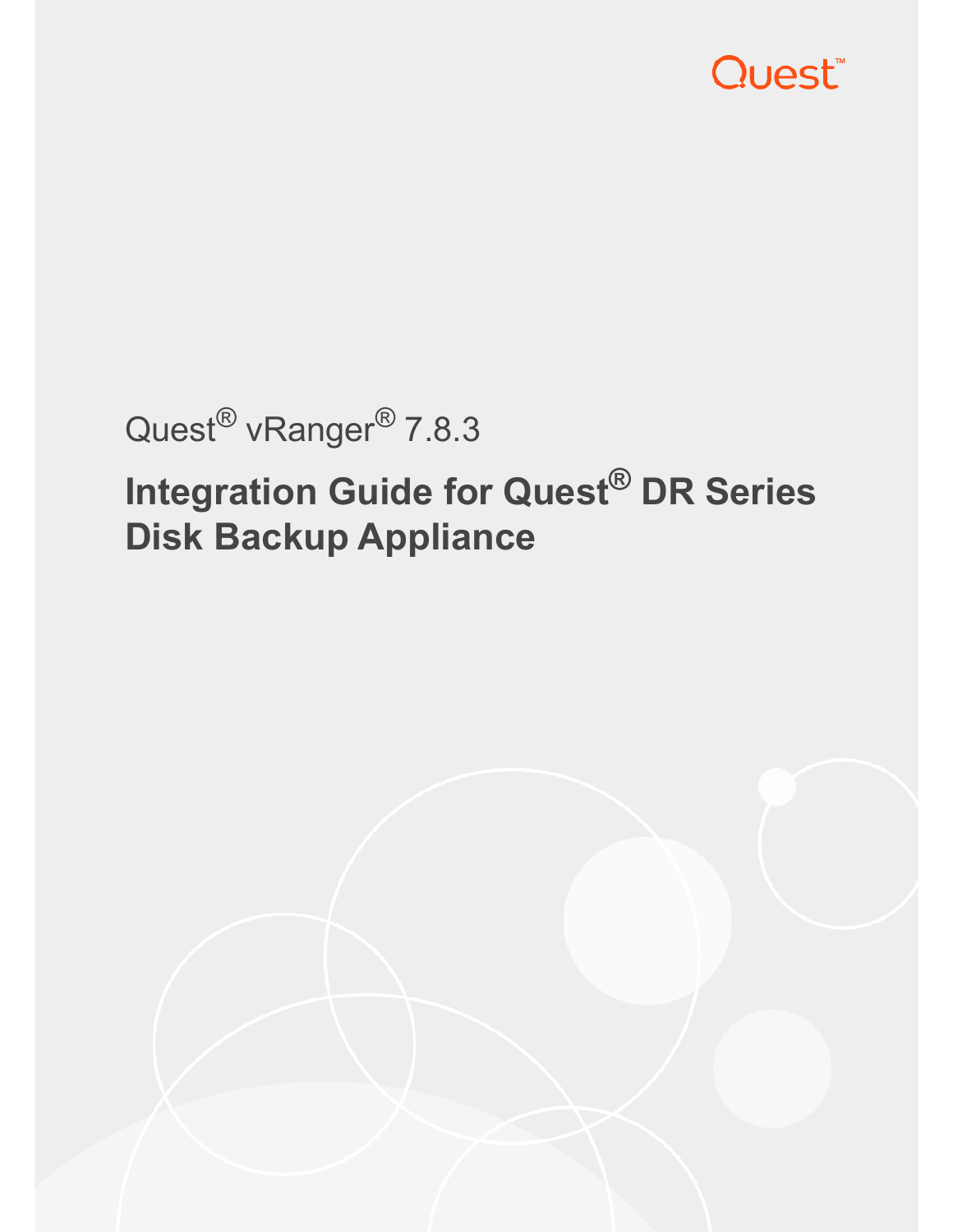#### **© 2021 Quest Software Inc.**

#### **ALL RIGHTS RESERVED.**

This guide contains proprietary information protected by copyright. The software described in this guide is furnished under a software license or nondisclosure agreement. This software may be used or copied only in accordance with the terms of the applicable agreement. No part of this guide may be reproduced or transmitted in any form or by any means, electronic or mechanical, including photocopying and recording for any purpose other than the purchaser's personal use without the written permission of Quest Software Inc.

The information in this document is provided in connection with Quest Software products. No license, express or implied, by estoppel or otherwise, to any intellectual property right is granted by this document or in connection with the sale of Quest Software products. EXCEPT AS SET FORTH IN THE TERMS AND CONDITIONS AS SPECIFIED IN THE LICENSE AGREEMENT FOR THIS PRODUCT, QUEST SOFTWARE ASSUMES NO LIABILITY WHATSOEVER AND DISCLAIMS ANY EXPRESS, IMPLIED OR STATUTORY WARRANTY RELATING TO ITS PRODUCTS INCLUDING, BUT NOT LIMITED TO, THE IMPLIED WARRANTY OF MERCHANTABILITY, FITNESS FOR A PARTICULAR PURPOSE, OR NON-INFRINGEMENT. IN NO EVENT SHALL QUEST SOFTWARE BE LIABLE FOR ANY DIRECT, INDIRECT, CONSEQUENTIAL, PUNITIVE, SPECIAL OR INCIDENTAL DAMAGES (INCLUDING, WITHOUT LIMITATION, DAMAGES FOR LOSS OF PROFITS, BUSINESS INTERRUPTION OR LOSS OF INFORMATION) ARISING OUT OF THE USE OR INABILITY TO USE THIS DOCUMENT, EVEN IF QUEST SOFTWARE HAS BEEN ADVISED OF THE POSSIBILITY OF SUCH DAMAGES. Quest Software makes no representations or warranties with respect to the accuracy or completeness of the contents of this document and reserves the right to make changes to specifications and product descriptions at any time without notice. Quest Software does not make any commitment to update the information contained in this document.

If you have any questions regarding your potential use of this material, contact:

Quest Software Inc. Attn: LEGAL Dept. 4 Polaris Way Aliso Viejo, CA 92656

Refer to our website (https://www.quest.com) for regional and international office information.

#### **Patents**

Quest Software is proud of our advanced technology. Patents and pending patents may apply to this product. For the most<br>current information about applicable patents for this product, please visit our website at https://w

#### **Trademarks**

Quest, the Quest logo, Foglight, NetVault, vRanger, and Join the Innovation are trademarks and registered trademarks of Quest Software Inc. vCenter, vSphere, vMotion, VMware, and ESXi are registered trademarks or trademarks of VMware, Inc. in the United States and/or [other jurisdictions. Active Directory, Hyper-V,](https://www.quest.com/legal/trademark-information.aspx) SharePoint, SQL Server, Windows, and Windows Server are registered trademarks of Microsoft Corporation in the United States and/or other countries. Data Domain and DD Boost are trademarks or registered trademarks of EMC Corporation in the United States and other countries. For a complete list of Quest marks, visit https://www.quest.com/legal/trademark-information.aspx. All other trademarks and registered trademarks are property of their respective owners.

#### **Legend**

**WARNING: A WARNING icon indicates a potential for property damage, personal injury, or death.**

**CAUTION: A CAUTION icon indicates potential damage to hardware or loss of data if instructions are not followed.** ţ

**IMPORTANT NOTE**, **NOTE**, **TIP**, **MOBILE**, or **VIDEO:** An information icon indicates supporting information.÷

vRanger Integration Guide for Quest® DR Series Disk Backup Appliance Updated - July 2021 Software Version - 7.8.3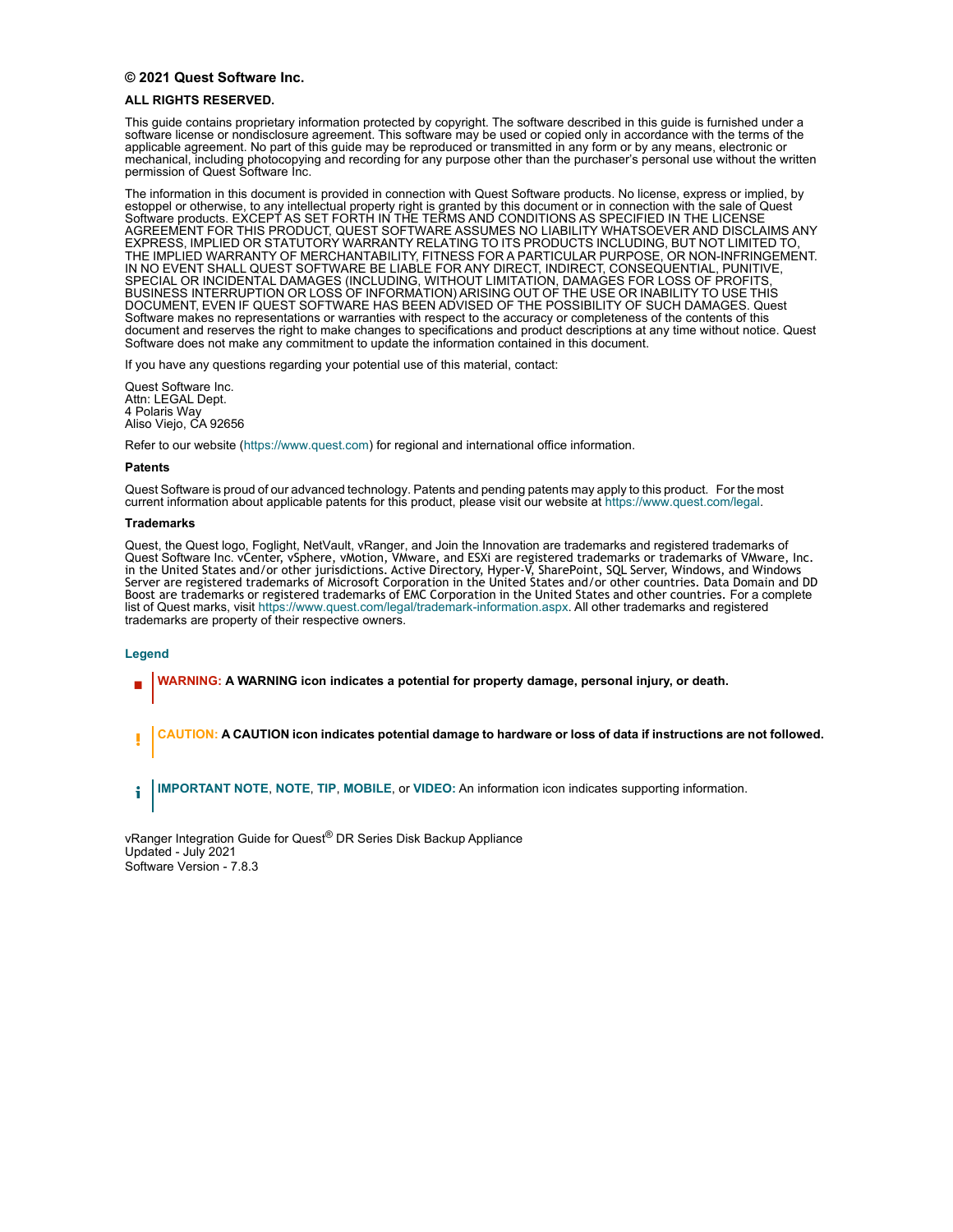## **Contents**

| Installing and configuring your Quest DR Series  11                                                      |   |  |
|----------------------------------------------------------------------------------------------------------|---|--|
|                                                                                                          |   |  |
|                                                                                                          |   |  |
|                                                                                                          |   |  |
|                                                                                                          |   |  |
|                                                                                                          |   |  |
|                                                                                                          |   |  |
|                                                                                                          |   |  |
|                                                                                                          |   |  |
|                                                                                                          |   |  |
|                                                                                                          |   |  |
|                                                                                                          |   |  |
|                                                                                                          |   |  |
|                                                                                                          |   |  |
|                                                                                                          |   |  |
|                                                                                                          |   |  |
|                                                                                                          |   |  |
|                                                                                                          |   |  |
|                                                                                                          |   |  |
|                                                                                                          |   |  |
|                                                                                                          |   |  |
|                                                                                                          |   |  |
|                                                                                                          |   |  |
|                                                                                                          |   |  |
|                                                                                                          |   |  |
|                                                                                                          |   |  |
|                                                                                                          |   |  |
|                                                                                                          |   |  |
|                                                                                                          |   |  |
| Quest vRanger 7.8.3 Integration Guide for Quest <sup>®</sup> DR Series Disk Backup Appliance<br>Contents | 3 |  |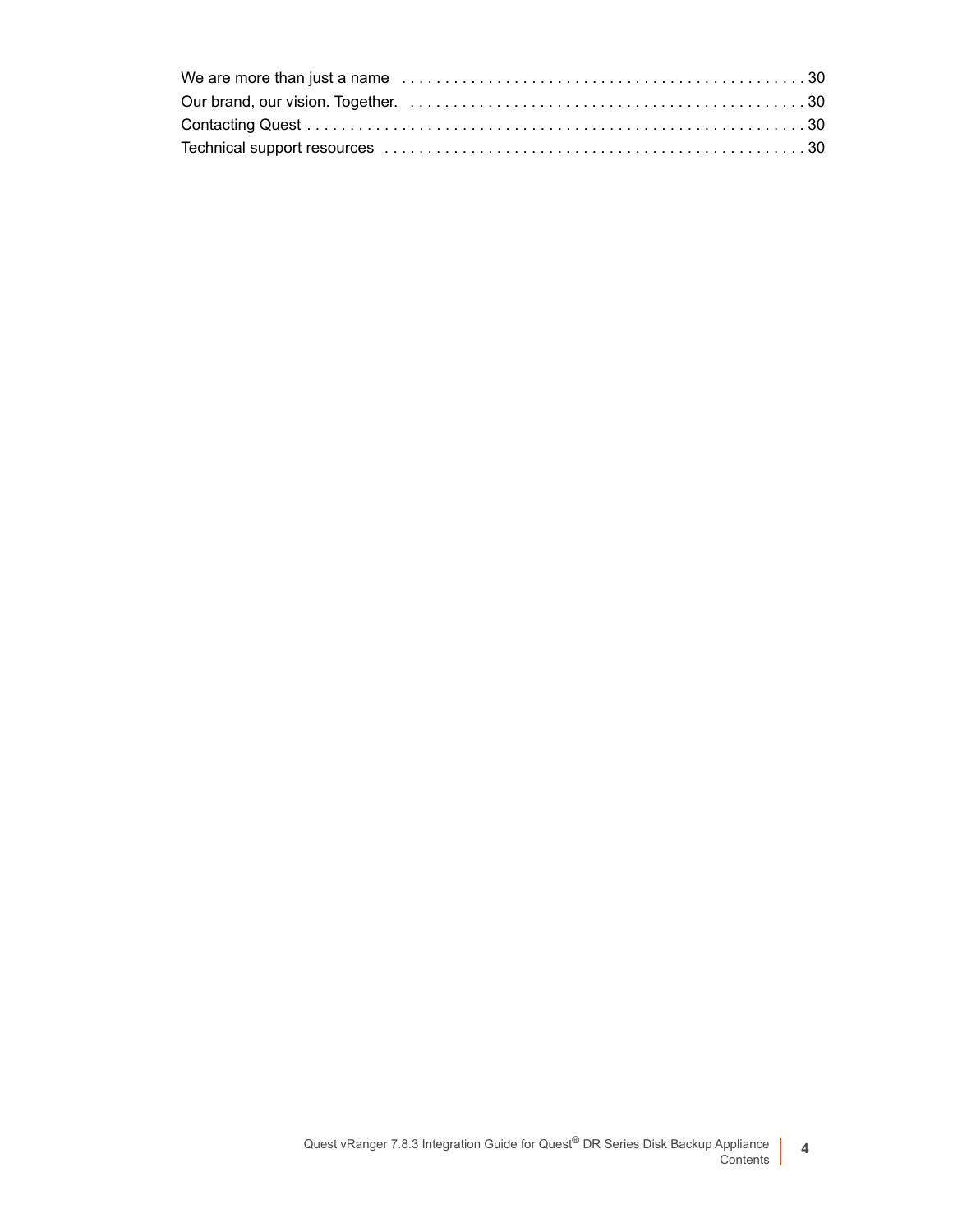# **Getting started**

- **•** [vRanger integration](#page-5-1) quick start for Quest® DR Series
- **•** Product overviews
- **IMPORTANT:** The information in this topic is intended only to provide an overview of the steps and f. information required to configure vRanger and the Quest DR Series appliance. Before implementing this solution, review the full vRanger and Quest DR Series documentation.

# <span id="page-4-0"></span>**vRanger integration quick start for Quest® DR Series**

Integrating vRanger with a Quest DR Series appliance is achieved by adding the DR Series appliance to vRanger as a Quest Rapid Data Access (RDA) repository. The following steps describe the integration process at a high level, and provide links to the remaining topics for more exploration. Before implementing this solution in a production environment, read this information thoroughly.

- 1 **[Confirm in](#page-5-0)tegration requirements**: Before starting the integration, confirm that you are using supported versions of vRanger and the DR Series software. For more information, see Product requirements for integration.
- 2 **Install and configure the DR Series**: To install your DR Series and integrate with vRanger, perform the following operations:
	- **Install the DR Series hardware**: Assemble the rails, and install and connect the DR Series to your infrastructure.
	- **▪ Log in and initialize the DR Series**: Log in to the DR Series system CLI by using a local console keyboard-video-mouse (KVM) connection or an iDRAC connection. Configure your system network settings using the Initial System Configuration Wizard.
	- **▪ Configure network settings**: Ensure that you have an active network connection and a fully configured IP address.
	- **▪ Register and configure your DR Series**: Log in to the web interface and complete the registration process and Initial System Configuration Wizard, which includes password administration, Active Directory connection, and additional network configuration.
	- **Create a storage container**: Containers function like a shared file system, which can be assigned a connection type of None (to be defined later), NFS/CIFS, or RDA (includes Rapid Data Storage [RDS] clients). Containers can then be accessed using Network File System (NFS), Common Internet File System (CIFS), or RDA.
		- **i** | IMPORTANT: For integration with vRanger, create an RDA container, with the RDA Type [s](#page-16-2)etting as RDS.
- 3 **Install vRanger:** Using the vRanger installer, install vRanger on a machine meeting the vRanger system requirements. For a high-level overview of the vRanger installation process, see Installing vRanger. For more information, see the *Quest vRanger Installation/Upgrade Guide*.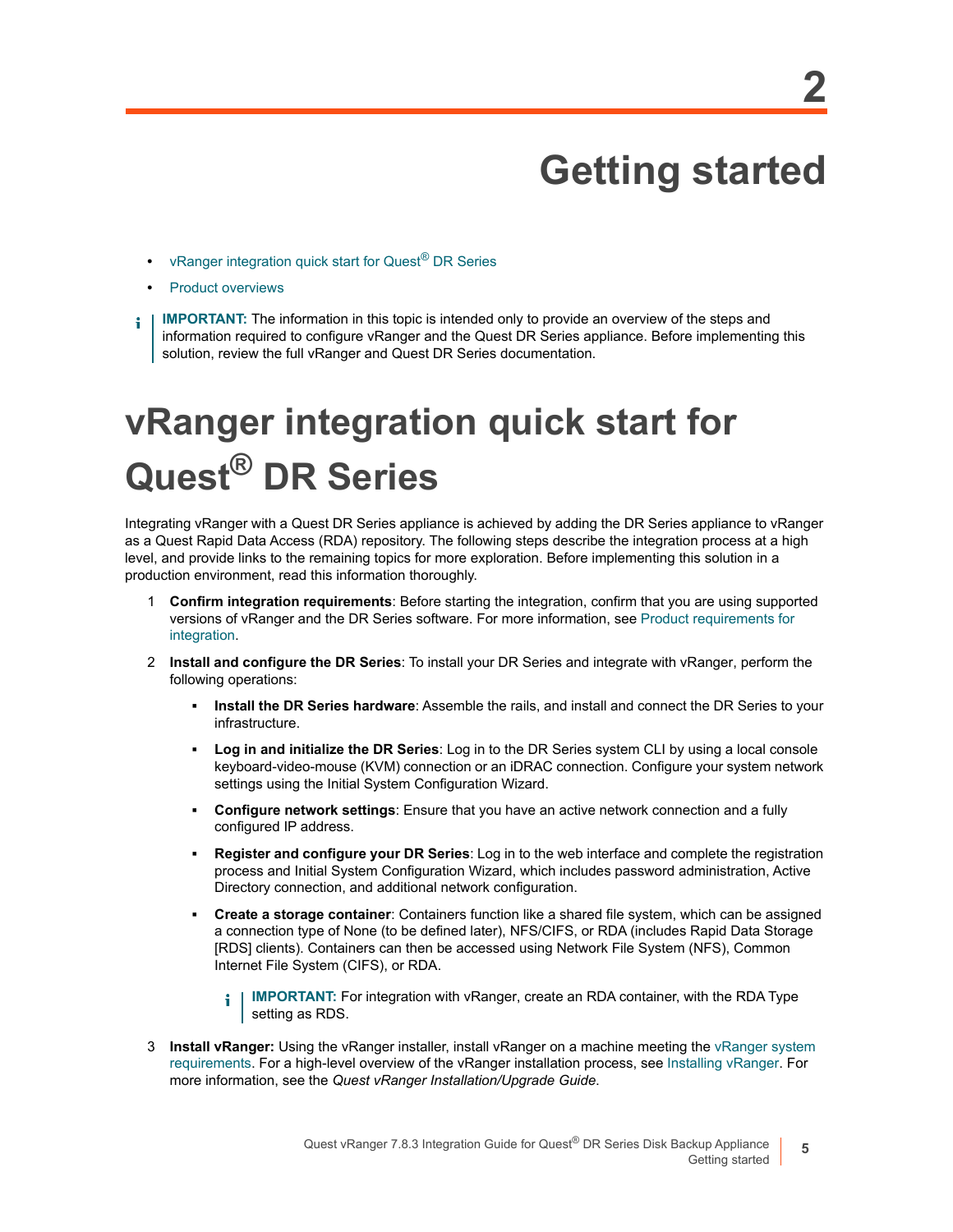**Create a Quest RDA repository**: After vRanger is installed, add the DR Series to vRanger as a Quest RDA repository. Any backup written to this repository is deduplicated according to your DR Series configuration.

## <span id="page-5-3"></span><span id="page-5-0"></span>**Product requirements for integration**

To integrate vRanger with a DR Series appliance, you must be using one of the following supported product versions:

- **•** vRanger:
	- **▪** 7.1 or later for RDA integration
	- **▪** 7.0 for CIFS/NFS only
- **•** DR Series systems:
	- **▪** DR4x00
	- **▪** DR6x00
- **•** DR Series software:
	- **▪** 4.0.3 or later for RDA integration
	- **▪** 4.0.3 or later for CIFS/NFS only

# <span id="page-5-1"></span>**Product overviews**

The following topics provide an overview of vRanger and the Quest DR Series appliances, and important information about the licensing required to integrate the two products.

## <span id="page-5-2"></span>**What is vRanger?**

vRanger is the leading VMware® data protection solution that also backs up and recovers Windows® physical servers and files with blazing speed and minimal storage requirements. With vRanger, you get comprehensive protection for both virtual and physical environments that you can manage from one intuitive interface.

vRanger has historically supported the Quest DR Series systems as repositories, but required that the Quest DR Series system was configured as an NFS share. vRanger extends this functionality to support the more advanced functionality offered by the DR Series, and allow direct configuration of Quest RDA repositories.

### **vRanger licensing**

For virtual machine (VM) backup, a license for vRanger controls the number of source CPUs that you can configure for backup. For licensing purposes, a multi-core processor is counted as a single CPU. For physical backup, each server protected consumes one physical backup license.

Every VMware® ESXi™ host for which vRanger is expected to provide protection must be properly licensed, both by VMware and in the vRanger Host Licensing tab.

**IMPORTANT:** A Quest vRanger license is required for integration with the Quest DR Series. vRanger Standard Edition (SE) and vReplicator are not supported by Quest DR Series. This topic uses "vRanger" for simplicity, but only vRanger Backup & Replication is supported for use with Quest DR Series.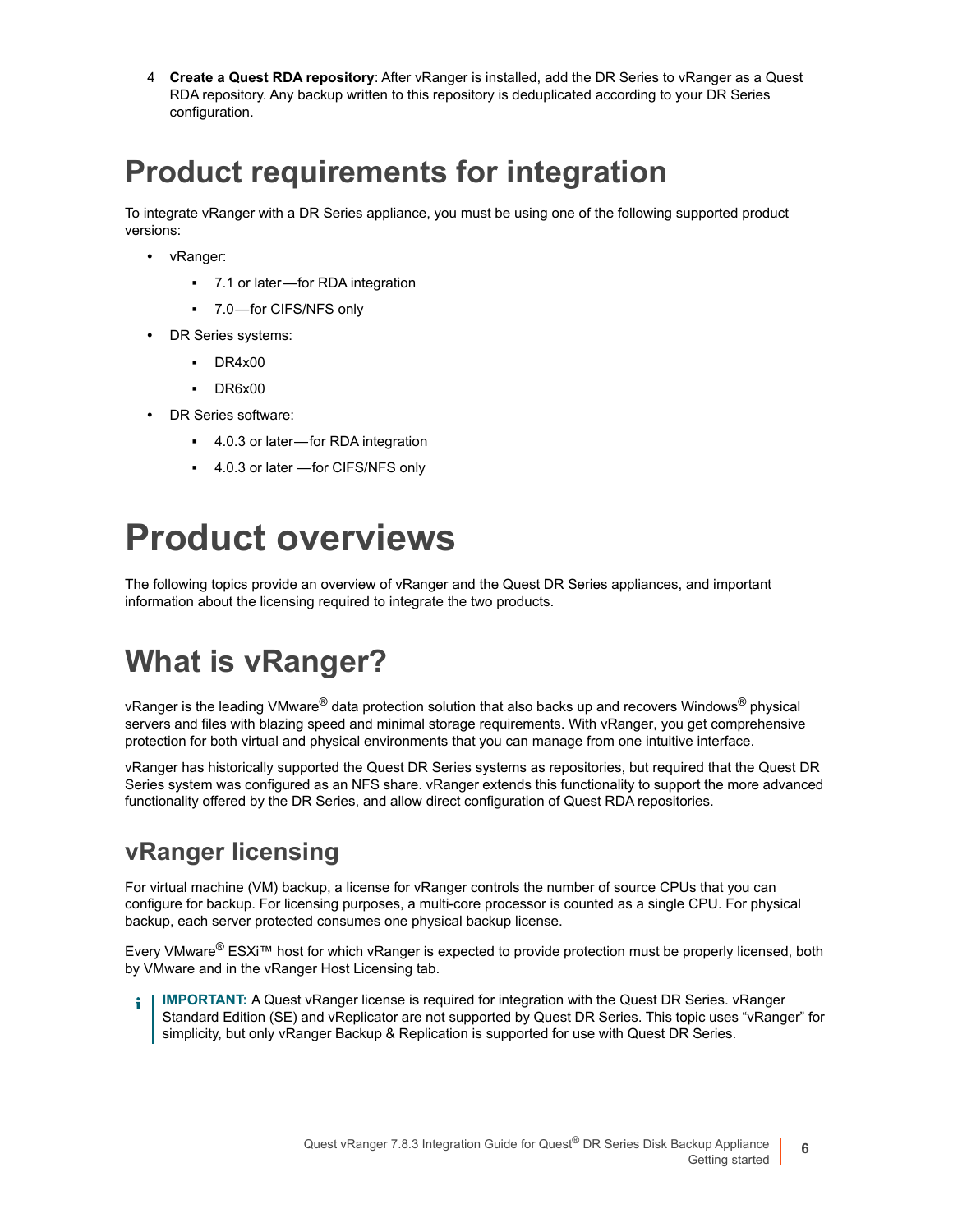## <span id="page-6-0"></span>**Quest DR Series overview**

The DR Series system is a high-performance, disk-based backup and recovery appliance that is simple to deploy and manage, and offers unsurpassed Total Cost of Ownership benefits. Features such as innovative firmware and an all-inclusive licensing model ensure optimal functionality and the assurance of no hidden costs for desired future features.

Using Quest deduplication and compression algorithm technology, this system can achieve data reduction levels averaging 15:1. This reduction in data results in less incremental storage needs and a smaller backup footprint. By removing redundant data, the system provides deduplication and compression that delivers:

- **•** Fast, reliable backup and restore functionality.
- **•** Reduces media usage and power and cooling requirements.
- **•** Improves overall data protection and retention costs.
- **•** Reduces overall network traffic as only unique data is transmitted.
- **•** Allows for increased scalability through the addition of more RDA capable devices.

The benefits of data deduplication can be extended across the enterprise — through the deduplicated replication function — to provide a complete backup solution for multi-site environments.

Shorter Recovery Time Objectives (RTO) and more attainable Recovery Point Objectives (RPO) can be assured as critical backup data remains on disk and online longer. Capital and administrative costs are diminished at the same time as internal service-level agreements (SLAs) are more easily met.

The DR Series includes the following:

- **•** Advanced data protection and disaster recovery.
- **•** Simple management interface using the system GUI.
- **•** Wide variety of data backup installations and environments.

The Quest DR Series contains data backup and management software preinstalled on a Quest hardware appliance, which provides you with a robust disk-based data backup capability installed on a deduplicationenabled appliance.

The system supports two interface types, and the system software manages the storage containers using the following interfaces:

- **•** A command line interface (CLI)
- **•** A graphical user interface (GUI)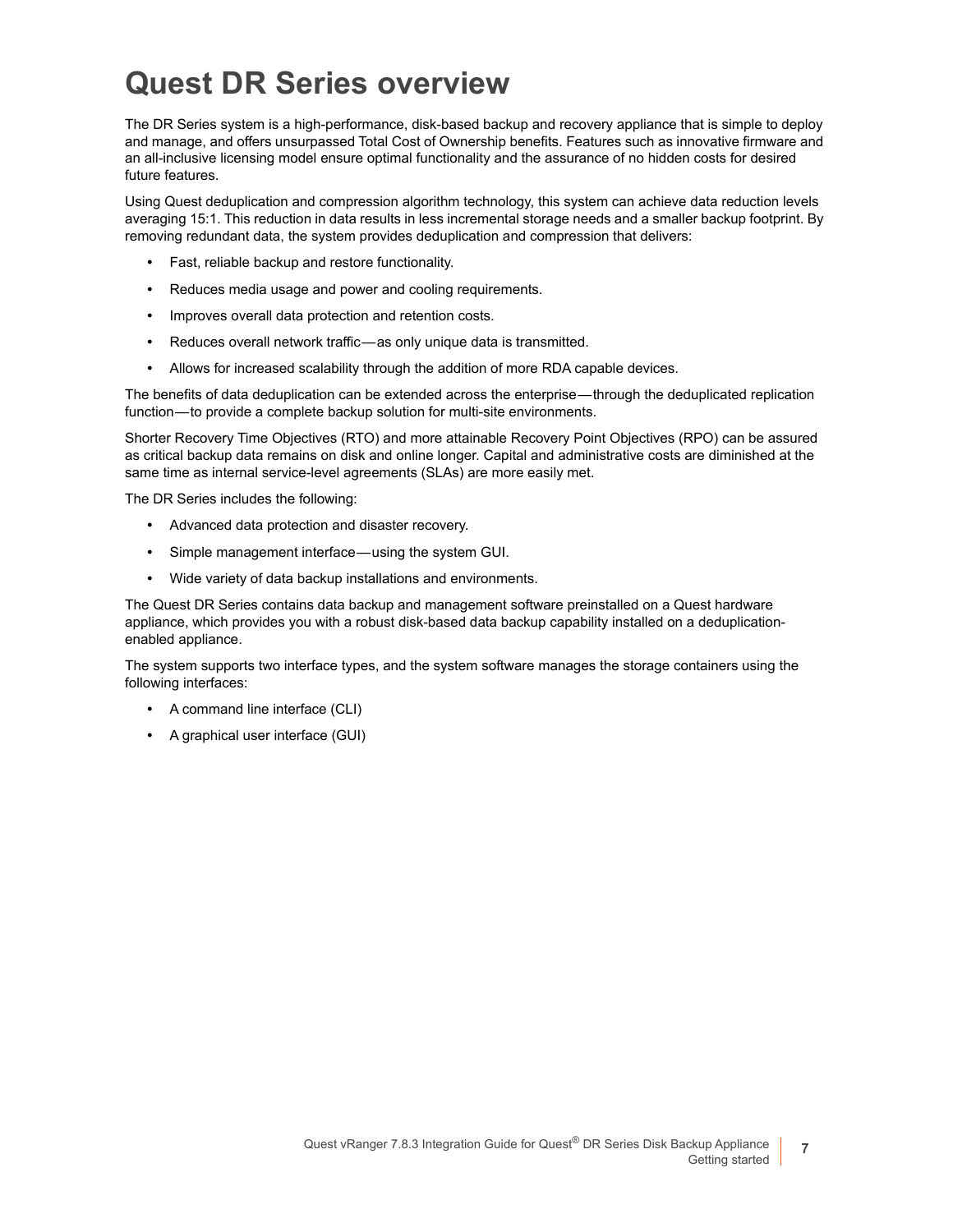# <span id="page-7-0"></span>**Understanding the Quest DR Series**

- **•** [Available DR Series configuration](#page-7-2)s
- **DR Series features and concepts**
- <span id="page-7-1"></span>**IMPORTANT:** The information presented in this topic is a summary of the full documentation. For more f information, see the vRanger and Quest DR Series documentation.

# **Available DR Series configurations**

The Quest DR Series system is a solution designed to reduce your backup data footprint using several comprehensive backup and deduplication operations that optimize storage savings.

The DR Series system consists of the following components:

- **Software:** The system software supports record linkage and context-based lossless data compression methods.
- **Hardware/VM:** Following are the hardware and virtual appliance (VA) types that support the DR Series:
	- **▪** DR2000v system: A VM template in various capacities for VMware® ESXi™ and Hyper-V® that can be deployed on our existing VM infrastructure.
	- **DR Series appliance: A rack-based appliance available in various configurations.**
	- **▪** Expansion shelf: The hardware system appliance supports the addition of external Quest PowerVault MD1200 data storage expansion shelf enclosures.

# <span id="page-7-2"></span>**DR Series features and concepts**

This to[pic provides an overview of the p](#page-7-3)rimary features and concepts in the Quest DR Series appliance.

- **•** [Deduplicati](#page-8-0)[on and co](#page-8-1)mpression
- **•** Replication
- **•** [Supported protocols](#page-9-0)
- <span id="page-7-3"></span>**•** Rapid Data Access (RDA)

## **Deduplication and compression**

The DR Series design uses various data-reduction technologies, including advanced deduplication algorithms, in addition to the generic and custom compression solutions that prove effective across many differing file types. Data deduplication and compression is addressed in the following areas:

**• DR Series appliances:** The DR Series backup and recovery appliances provide both efficient and highperformance disk-based data protection to leverage the advanced deduplication and compression capabilities in the DR Series software. Based on technology that is now part of the Quest Data Protection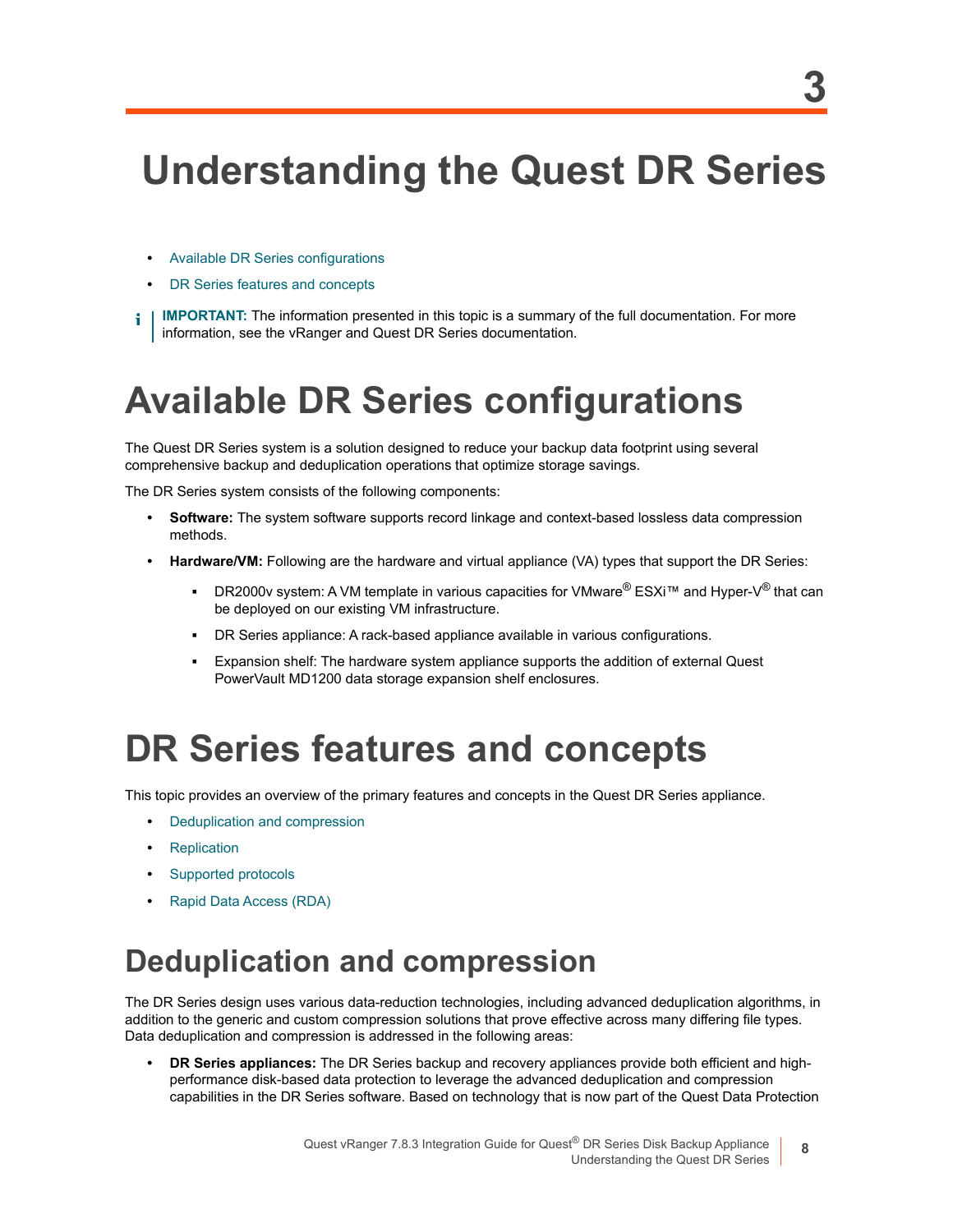strategy, the DR Series provides a key component that performs backup, recovery, and data protection operations.

- **Deduplication**: This technology eliminates redundant copies of data and in the process it decreases disk capacity requirements and reduces the bandwidth needed for data transfer. Deduplication can be a major asset for companies that are dealing with increasing data volumes and require a means for optimizing their data protection.
- **Compression**: This technology reduces the size of data that is stored, protected, and transmitted. Compression helps companies improve their backup and recovery times while helping reduce infrastructure and network resource constraints.

In general, the DR Series appliances are Purpose Built Backup Appliances (PBBA) that offer advanced deduplication and compression capabilities to reduce the time and cost associated with backing up and restoring data. Based on deduplication and compression technology, the DR Series eliminates the need to maintain multiple copies of the same data. This product lets customers keep more data online longer and reduce the need for tape backup dependency.

Using its deduplication and compression technology, the DR Series can help achieve an expected data reduction ratio of 15:1. Achieving this reduction in data means that you need fewer incremental storage operations to run and it provides you with a smaller backup footprint. By removing redundant data, the DR Series deliver fast reliable backup and restore functionality, reduce media usage and power and cooling requirements, and improve your overall data protection and retention costs.

You can extend the benefits of data deduplication across the enterprise as well — using the DR Series deduplication replication function — to provide a complete backup solution for multi-site environments. With 32:1 deduplicated replication, up to 32 DR Series appliances can be replicated simultaneously to separate, individual containers on one central DR Series appliance. The DR Series uses compression with replication to shrink the data that is needed to be moved across the wire to a container.

## <span id="page-8-0"></span>**Replication**

Replication is the process by which the same key data is saved from multiple storage locations, with the goal being to maintain consistency between redundant resources in data storage environments. Data replication improves the level of fault-tolerance, which improves the reliability of maintaining saved data and permits accessibility to the same stored data. The DR Series system uses an active form of replication that lets you configure a primarybackup scheme. During replication, the system processes data storage requests from a specified source to a specified replica target, which acts as a replica of the original source data. This replica can then be cascaded optionally to a third location called a Cascaded replica for an additional copy.

**NOTE:** It is important to distinguish the difference between data that has been processed by backup, and data that has been processed by replication. This distinction is because backup saves a copy of data that generally remains unchanged for a long time.

Replicas and Cascaded replicas are read-only and are updated with new or unique data during scheduled or manual replications. The DR Series system can be considered to act as a form of a storage replication process in which the backup and deduplication data is replicated in real time or using a scheduled window in a network environment. In a replication relationship between two or three DR Series systems, this configuration means that a relationship exists between several systems. One system acts as the source and the other as a replica, with an optional third cascaded replica if you have chosen to keep two instances of replicated data in your backup workflow.

## <span id="page-8-1"></span>**Supported protocols**

The DR Series supports the following file system protocols:

- **•** Network File System (NFS)
- **•** Common Internet File System (CIFS)
- **•** Rapid Data Access (RDA)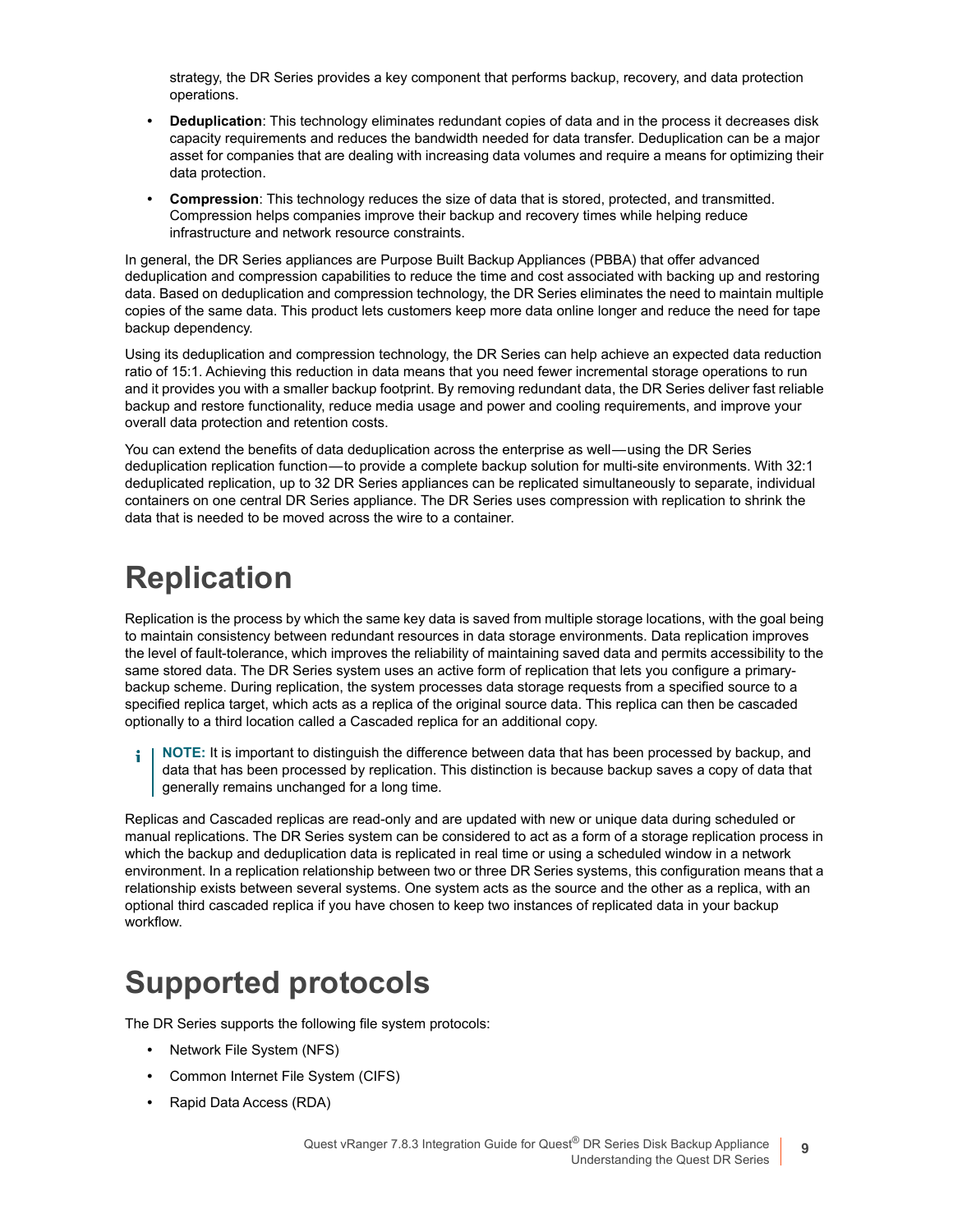- **•** Rapid Data Storage (RDS)
- **NOTE:** The DR Series supports three container connection types: NFS, CIFS, and RDA. RDS provides a ÷ logical disk interface that can be used with network storage devices to store data and support data storage operations.

## <span id="page-9-0"></span>**Rapid Data Access (RDA)**

RDA is developed by Quest and provides a logical disk interface for use with network storage devices. RDS allows for better coordination and integration between DR Series backup, restore, and optimized duplication operations with vRanger and Quest NetVault Backup.

The DR Series and vRanger integration is done using the Rapid OFS (ROFS) plug-in developed by Quest. The ROFS plug-in allows vRanger control over backup image creation, deletion, and duplication. RDS allows deduplication operations to happen on the client-side so that network traffic can be reduced.

The RDS protocol allows the supported backup applications to communicate directly with the DR Series and determine whether a specific chunk of data exists on the system. If the data exists, only the pointers need to be updated on the DR Series, and the duplicate chunk of data does not need to be transferred to the system. This process provides two benefits: it improves the overall backup speed, and also reduces the network load.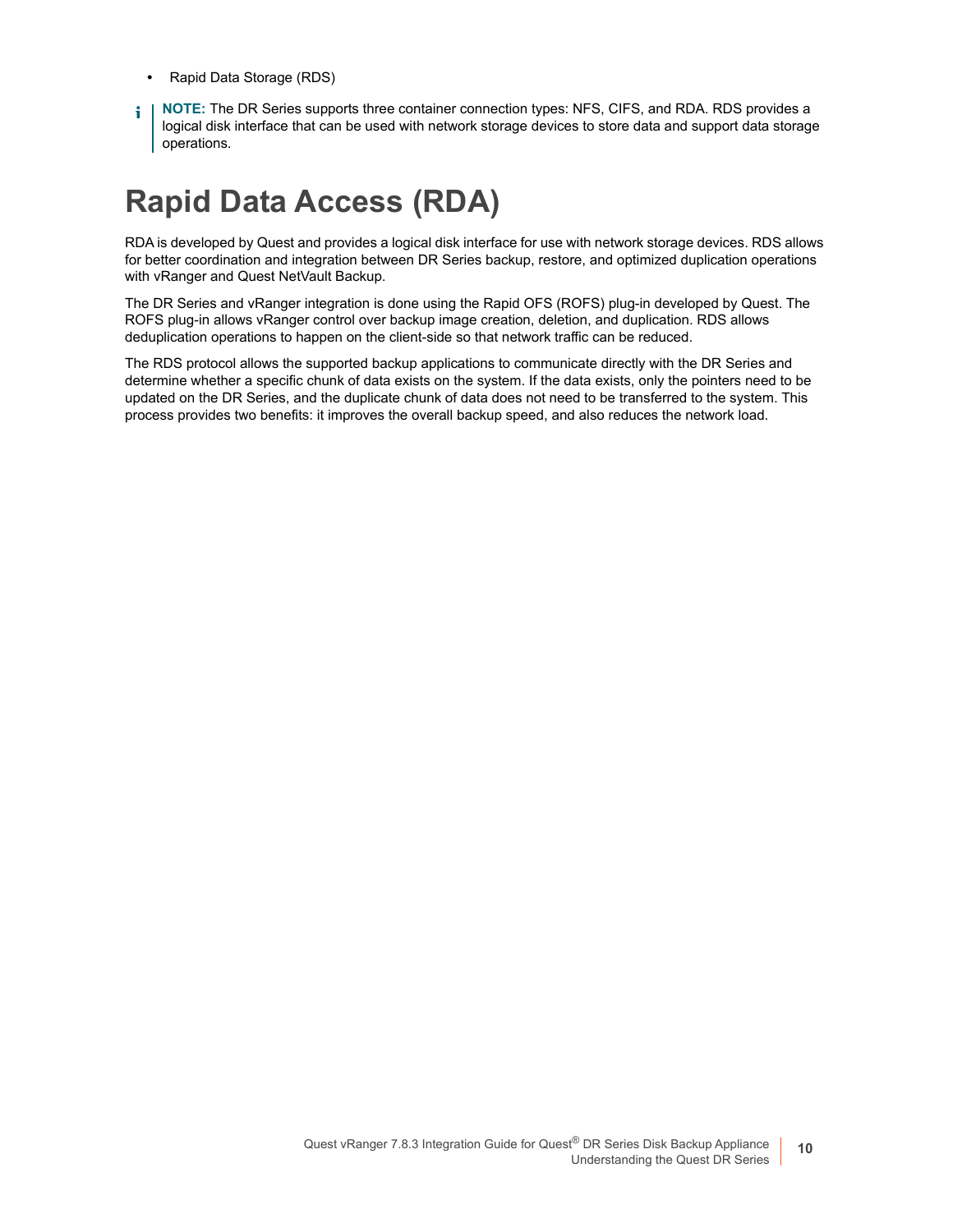# <span id="page-10-0"></span>**Installing and configuring your Quest DR Series**

- **•** [Installing the DR Series h](#page-11-1)ardware
- **•** [Initializing the DR Series](#page-13-0)
- <span id="page-10-1"></span>**•** Registering and configuring your DR Series

## **Installing the DR Series hardware**

- **IMPORTANT:** The information in this topic is a summary of that found in the Quest DR Series ÷ documentation. Procedures in this topic are abbreviated to provide a high-level overview of the installation process. Before installing your Quest DR Series system, review the full set of documentation, including:
	- *• Setting Up Your Quest DR Series System*
	- *• Quest DR Series Systems Getting Started Guide*
	- *• Quest DR Series Owner's Manual*
	- *• Quest DR Series System Administrator Guide*

## <span id="page-10-2"></span>**Prerequisites**

[Before installing the DR Series appliance, e](#page-5-3)nsure that the following requirements have been met:

- **•** You must use a supported version of vRanger and the DR Series system. For more information, see Product requirements for integration.
- **•** An active network with available Ethernet cables and connections.
- **•** If the system has a 1 GbE network interface card (NIC), connect all NIC ports on the NIC daughter card. If the system has a 10 GbE NIC, connect both the 10 GbE ports on the NIC daughter card. Do not connect to 1 GbE ports if there is a 10 GbE NIC available on the system.
- **•** Network values required are IP addressing, network mask, default gateway, DNS suffix, primary (and optional) DNS server, and host name. If DHCP is selected, these values are populated based on your DHCP configuration. If DHCP is not selected, the values must be manually configured.
- **•** Defaults for the DR Series are:
	- **▪ Default Static System IP:** 10.77.88.99
		- **NOTE:** Default static system IP is used only when there is no DHCP server. The default IP i. can be used to configure the system using a point-to-point NIC connection.
	- **▪ Subnet mask IP:** 255.0.0.0
	- **▪ Default iDRAC IP:** 192.168.0.120
		- **i** | NOTE: For iDRAC connection, the login name is **root** and password is **calvin**.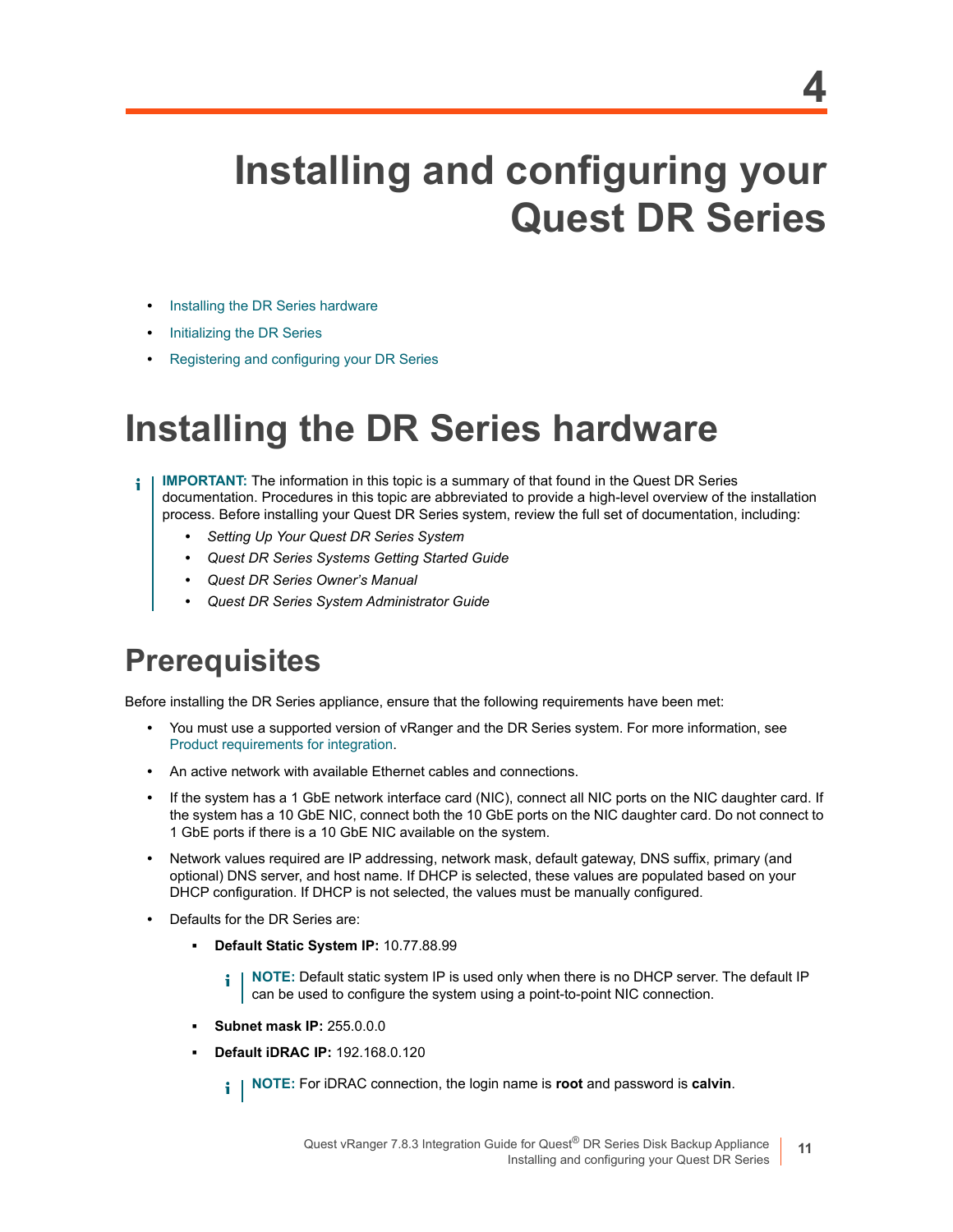- **•** On the first boot, you must set up the network and the host name for the Quest DR Series system.
- **•** Connect the Quest DR Series system to a keyboard and monitor when you set up the system for the first time. After the operating system and network are configured, the system can be managed using a remote browser interface.
- **•** To set up the Quest DR Series system, use an account with administrator privileges.

## <span id="page-11-0"></span>**Installing the DR Series**

#### *To install the DR Series appliance:*

- 1 Unpack your rack system and identify each part.
- 2 Assemble the rails, and install the system in the rack following the safety instructions and the rack installation instructions provided with your system.
- 3 [Optional] Connect the keyboard, mouse, and monitor.

The connectors on the back of your system have icons indicating which cable to plug into each connector. Be sure to tighten any screws on the monitor's cable connector.

- 4 Connect the system's power cable or cables to the system, and, if a monitor is used, connect the monitor's power cable to the monitor.
- 5 Bend the system power cable or cables, as shown in the *Quest DR Series Getting Started Guide*, and attach to the cable strap.
- 6 Plug the other end of the power cable or cables into a grounded electrical outlet or a separate power source such as an uninterruptible power supply (UPS) or a power distribution unit (PDU).
- 7 Press the power button on the system.

The power indicator should light.

8 [Optional] Install the bezel.

# <span id="page-11-1"></span>**Initializing the DR Series**

Before you can start using the DR Series system GUI for the first time, you must properly initialize the system. To initialize the DR Series system, complete the following:

- 1 Log in to the DR Series system CLI by using a local console KVM connection or an iDRAC connection.
- 2 Configure your system network settings using the **Initial System Configuration Wizard**.

This wizard lets you configure the following network settings to complete a first-time initialization of your system:

- **▪** IP addressing mode
- **▪** Subnet mask address
- **Default gateway address**
- **▪** DNS suffix address
- **Primary DNS server IP address**
- [Optional] Secondary DNS server IP address
- **▪** Host name for system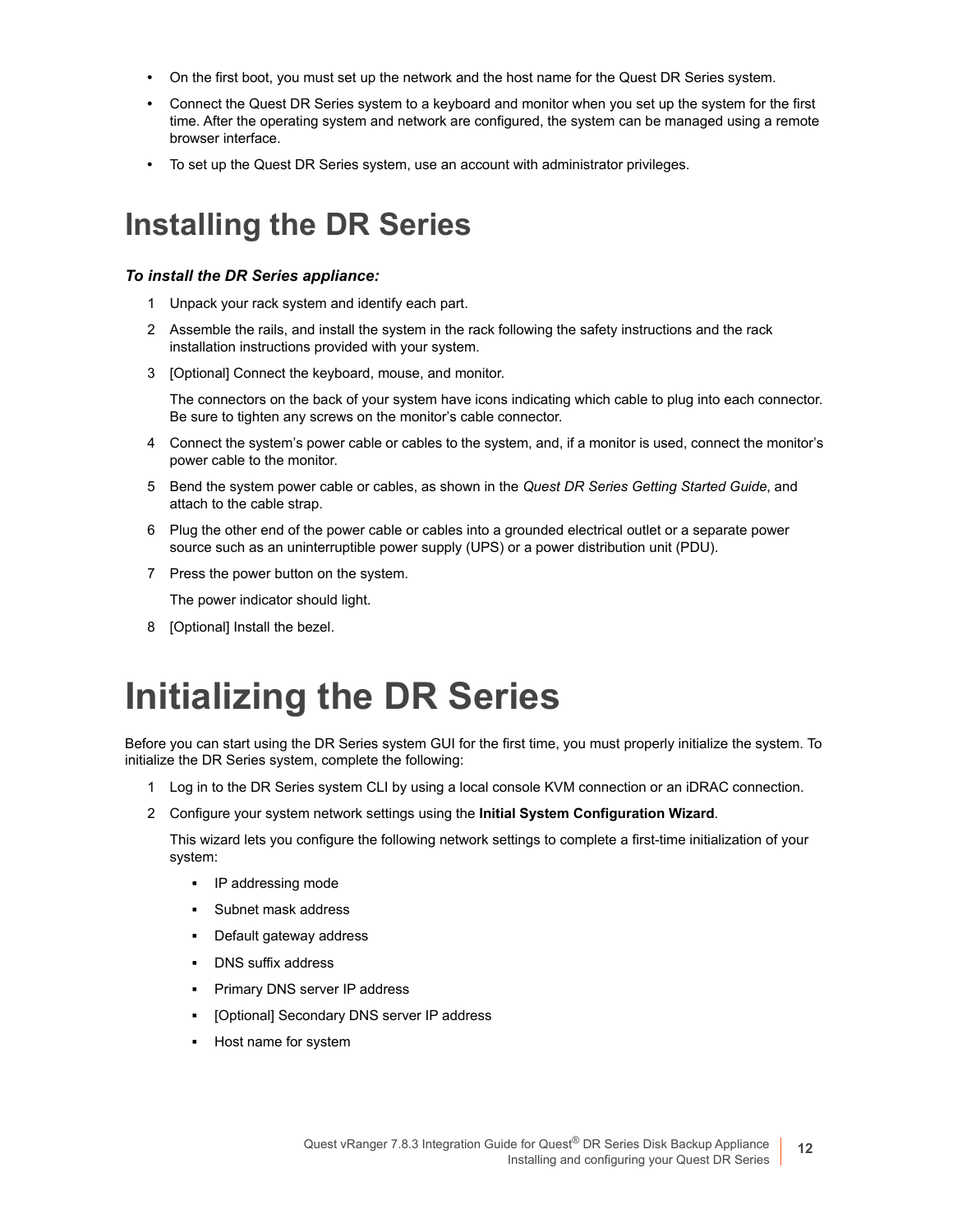## <span id="page-12-0"></span>**Configuring local console connections**

To configure a local console connection, you must make the following two back chassis cable connections:

- **•** VGA port and your video monitor
- **•** USB port and your keyboard
- **IMPORTANT:** For more information, including port diagrams, see the *Quest DR Series System Administrator*  ÷ *Guide*.

#### *To make local console cable connections for the DR Series appliances:*

- 1 Locate the VGA monitor port and the USB ports on the back of your system.
- 1 Connect the video monitor to the VGA port on the back of your system.
- <span id="page-12-1"></span>2 Connect the USB keyboard to one of the two USB ports on the back of your system.

You are now ready to perform initialization using the DR Series system CLI login process.

## **Configuring the iDRAC connection**

The iDRAC connection requires a network connection between the integrated Quest Remote Access Control (iDRAC) management port on the DR Series system and another computer running the iDRAC remote console session in a supported browser. The iDRAC provides remote console redirection, power control, and the out-ofband (OOB) system management functions for the DR Series system. iDRAC connections are configured using console redirection and the iDRAC6/7 web interface. The login values you can use for making iDRAC connections are:

- **•** Default username: root
- **•** Default password: calvin
- **•** Default [static IP address: 192.168.0.120](http://www.dell.com/support/home)
- **NOTE:** For information on how to configure the iDRAC, see the *Dell RACADM Command Line Reference*  f *Guide* at http://www.dell.com/support/home.

<span id="page-12-2"></span>When the Quest DR Series System splash screen is displayed, you are ready to begin initialization using the DR Series system CLI login process.

## **Logging in and initializing the DR Series**

Use the DR Series system CLI and the **Initial System Configuration Wizard** to log in to and initialize the system. After completing a local console or iDRAC connection, log in to the DR Series system CLI:

- 1 Launch a terminal emulator application, such as PuTTY, and type the default IP address, 10.77.88.99, for the DR Series system, if you are not using iDRAC or a local console.
- 2 At the **login as:** prompt, type **administrator**, and press **Enter**.
- 3 At the **administrator@<system\_name> password:** prompt, type the default administrator password, **St0r@ge!**, and press **Enter**.
- 4 To configure the network settings, type **y** (for yes), and press **Enter**.

When completed, a successful initialization message is displayed.

- **NOTE:** For complete information on configuring networking, see "Logging in and Initializing the DR i. Series System" in the *Quest DR Series System Administrator Guide*.
- 5 At the prompt, type **exit**, and press **Enter** to end the DR Series system CLI session.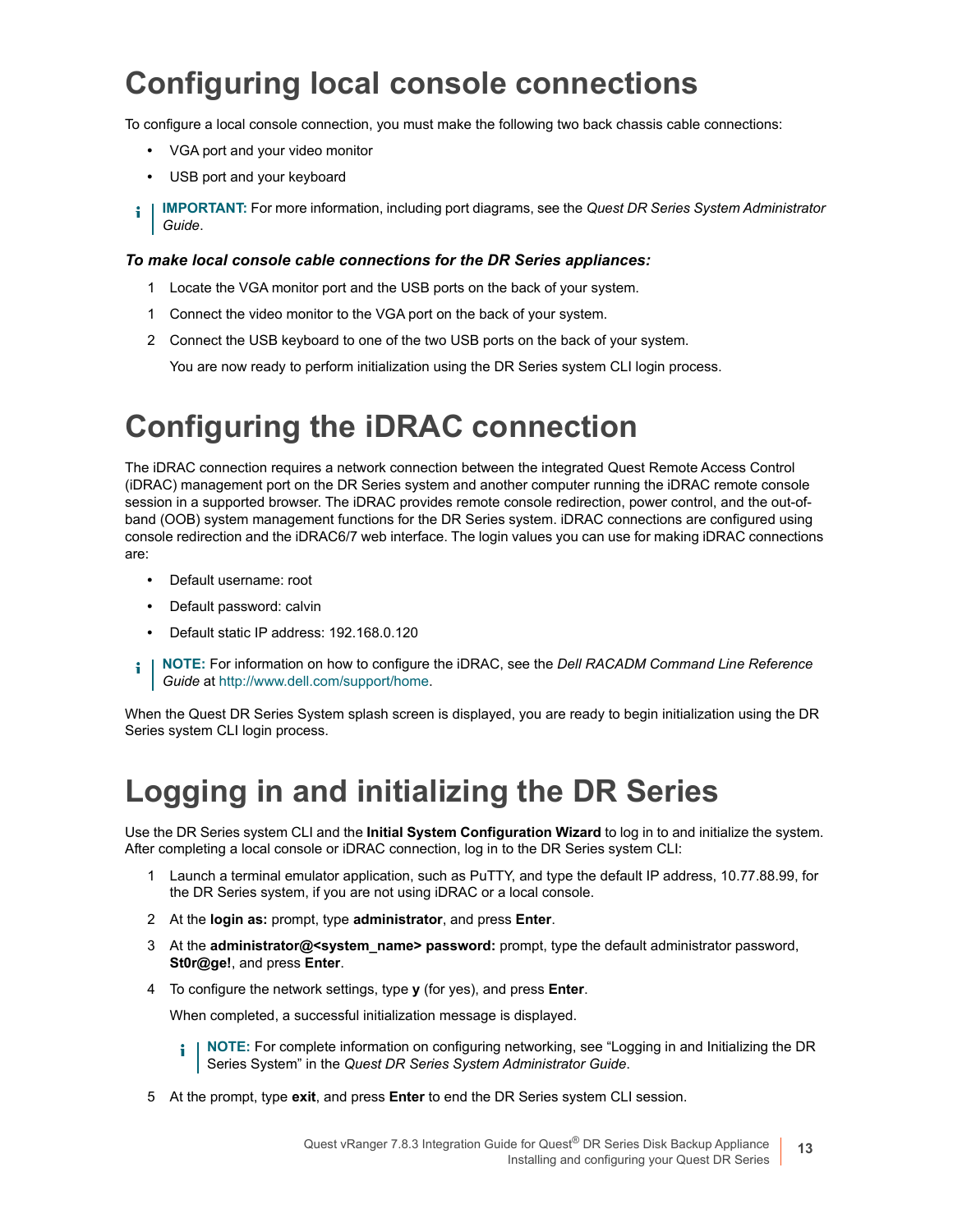You are now ready to log in to the system using the DR Series system GUI.

**i** | NOTE: Before you log in to the system using the DR Series system GUI, make sure to register it in the local Domain Name System (DNS) for your network so that it is a DNS-resolvable entry.

# <span id="page-13-0"></span>**Registering and configuring your DR Series**

To log in to and register the DR Series system using a browser-based connection, complete the following topics.

**NOTE:** This procedure describes the login process from a first-time perspective, starting with the Customer Registration and Notification page, the completion of the Initial System Configuration Wizard process, and the Initial Software Upgrade page. For more information, see the *Quest DR Series System Administrator Guide*.

### <span id="page-13-1"></span>**Logging in to the web interface**

- 1 In a supported web browser, type the IP address or host name of the system in the browser Address bar, and press **Enter**.
	- **NOTE:** If you want to reset your login password, click **Reset Password** on the **DR Series System**  ÷ **Login** page. The **Reset Password** dialog box is displayed. The reset options displayed depend on the password reset option you configured earlier. By default, the service tag option is displayed. In Service Tag, enter the service tag number ID for the system, and click Reset Password to reset the system password back to its default-or click Cancel to return to the DR Series System Login page.
- 2 In **Password**, type **St0r@ge!**, and click **Log in** or press **Enter**.

The **Customer Registration and Notification** page is displayed.

## <span id="page-13-2"></span>**Registering your DR Series**

Before you can begin using the DR Series system GUI, you need to register the system with Quest. In addition, this page also allows you to sign up for notifications about appliance alerts and system software updates.

- 1 In the **Settings** pane of the **Customer Registration and Notification** page, complete the following:
	- **▪** In **Contact Name**, enter a system contact name.
	- In **Relay Host**, enter a host name or IP address for the relay host.
	- In **Email Address**, enter an email address for the contact.
	- **▪** To be notified about system appliance alerts, select **Notify me of DR Series appliance alerts**.
	- **▪** To be notified about system software updates, select **Notify me of DR Series software updates**.
	- **▪** To be notified about container statistics daily, select **Notify me of** *<DR Series>* **daily container stats reports**.
	- **▪** To prevent display of the **Customer Registration and Notification** page again, select **Don't show me this again**.
- 2 Click **Confirm** to have the DR Series system accept your settings or click **Skip** without configuring any settings-to proceed with initialization.

The **Initial System Configuration Wizard** page is displayed.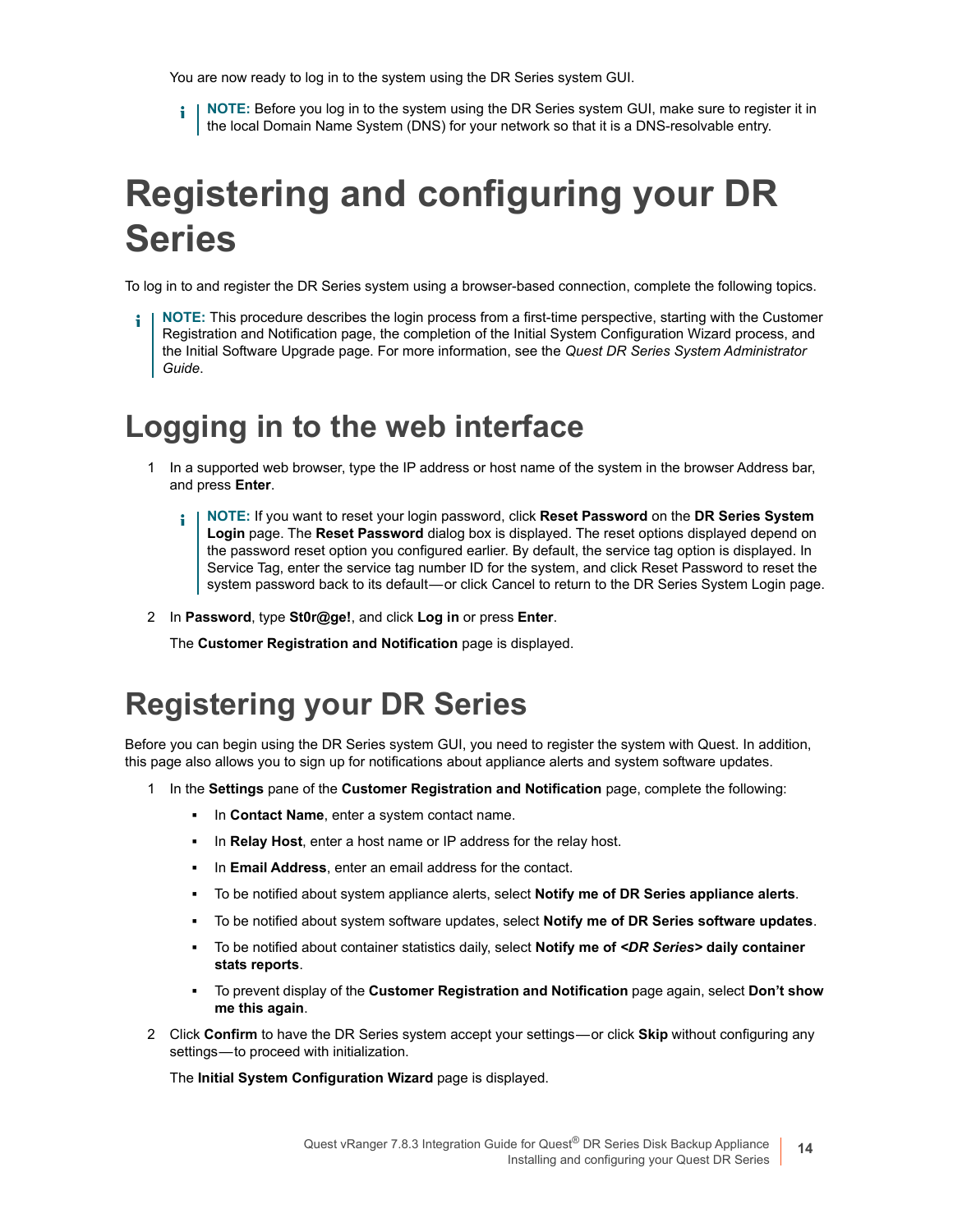## <span id="page-14-0"></span>**Changing your password**

- 1 To start the initial system configuration process, click **Yes**.
	- **NOTE:** If you click No, you bypass the initial system configuration process, and the DR Series f System Dashboard page is displayed. However, when you next log in to the DR Series system, you are prompted to perform the initial system configuration process again with the Initial System Configuration Wizard page is displayed.
- 2 In the **Settings** pane of the **Initial Configuration Change Administrator Password** page, complete the following:
	- In **Current Password**, enter the current administrator password.
	- **▪** In **New Password**, enter the new administrator password.
	- **▪** In **Retype New Password**, enter the new administrator password again to confirm it.
- <span id="page-14-1"></span>3 Click **Next** to continue with the initial configuration process.

The **Initial Configuration — Networking** page is displayed.

## **Configuring your DR Series system**

For detailed configuration information, see the "Configuring the DR Series System Settings" topic in the *Quest DR Series System Administrator Guide*. The "Configuring the DR Series System Settings" topic addresses topics such as:

- **•** Configuring network settings.
- **•** Managing the DR Series system password.
- **•** Configuring Active Directory settings.
- **•** Configuring date and [time settings.](#page-14-2)

<span id="page-14-2"></span>The information presented in Managing storage containers is specific to the integration with vRanger. For more information on integrating vRanger with a Quest DR Series system Rapid Data Access (RDA) repository, see the *Quest vRanger User's Guide*.

### **Managing storage containers**

After initialization, the DR Series system contains a single default container named **backup**. Containers function like a shared file system, which can be assigned a connection type of None (to be defined later), NFS/CIFS, or RDA (includes RDS clients). Containers can then be accessed using NFS, CIFS, or RDA.

**IMPORTANT:** For the most beneficial integration with vRanger, an RDA connection should be used.  $\mathbf i$ 

### **Creating a storage container**

By default, the DR Series system provides a container named **backup** for your use after you complete the basic system configuration and initialization process. You can create additional containers to store your data as needed.

**NOTE:** NOTE: The DR Series system does not support creating container names that begin with a 0 (zero). f In addition, many of the DR Series system GUI and CLI operations do not work when a container name begins with a 0.

Containers function like a shared file system that can be accessed using the following connection types:

- **•** NFS/CIFS
- **•** NFS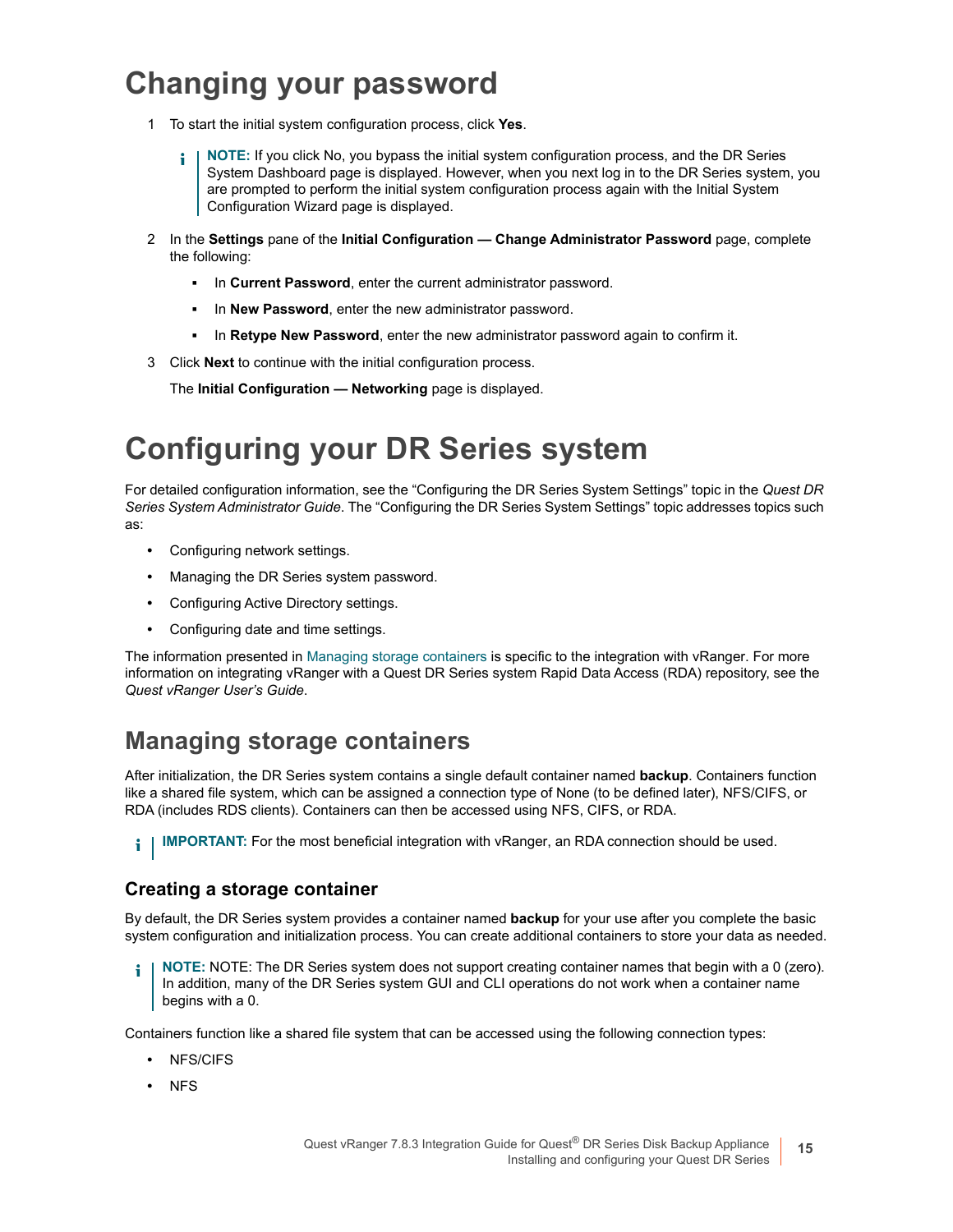- **•** CIFS
- **•** RDA
- **•** RDS
- **•** None (an unassigned connection type)

Choosing the **None** or unassigned connection type lets you create containers that can be configured later as needed. To modify a container configured with a **None** connection type, select the container, click **Edit**, and start configuring it as applicable.

### **Creating an RDS connection type container**

#### *To create an RDS connection type container:*

1 Select **Storage > Containers**.

The **Containers** page displays all existing containers.

- 2 Click **Create**.
- 3 In **Container Name** on the **Create New Container** dialog box, type the name of the container.

Container names cannot exceed 32 characters in length, and can be composed of any combination of the following characters:

- **▪** A to Z (uppercase letters)
- **■** a to z (lowercase letters)
- **▪** 0 to 9 (numbers)
- **▪** Dash (-) or underscore (\_) special characters
- **i** | NOTE: The DR Series system does not support the use of the following special characters in container names: /, #, or @. In addition, the first container name cannot be a number.
- 4 In **Marker Type**, select **Auto**.

Selecting Auto marker type enables all marker types to be detected. As a best practice, if you have only one type of DMA with traffic directed to a container, it is best to select the corresponding marker type. As a best practice, if you have traffic from a DMA that is not one of the supported marker types, it is best to disable marker detection for the container by selecting the None marker type.

- 5 In **Connection Type**, select **RDA**.
- 6 In **RDA** type on the **RDA** pane, select **RDS**.
- 7 In **Capacity**, select one of the following options allowed per container:

**NOTE:** When RDS is selected, by default, **Unlimited** is selected. Under **Capacity**, the **Size** field is i. inactive.

- **Unlimited:** This option defines the allowed amount of incoming raw data per container—based on the physical capacity of the container.
- **Size:** This option defines a set limit in Gigabytes (GiB) for incoming raw data allowed per container.
- 8 Click **Create a New Container**, or click Cancel to display the Containers page.

After creating the container, the Containers page is displayed and includes a **Successfully Added** dialog box. The list of containers in the Containers summary table is updated with your new container — and its new status is reflected as N/A in the Replication column of this table.

**NOTE:** There are many more configurations that may be required for proper operation of the DR ÷ Series appliance in your environment. For complete information on configuring your DR Series, see the *Quest DR Series System Administrator Guide*.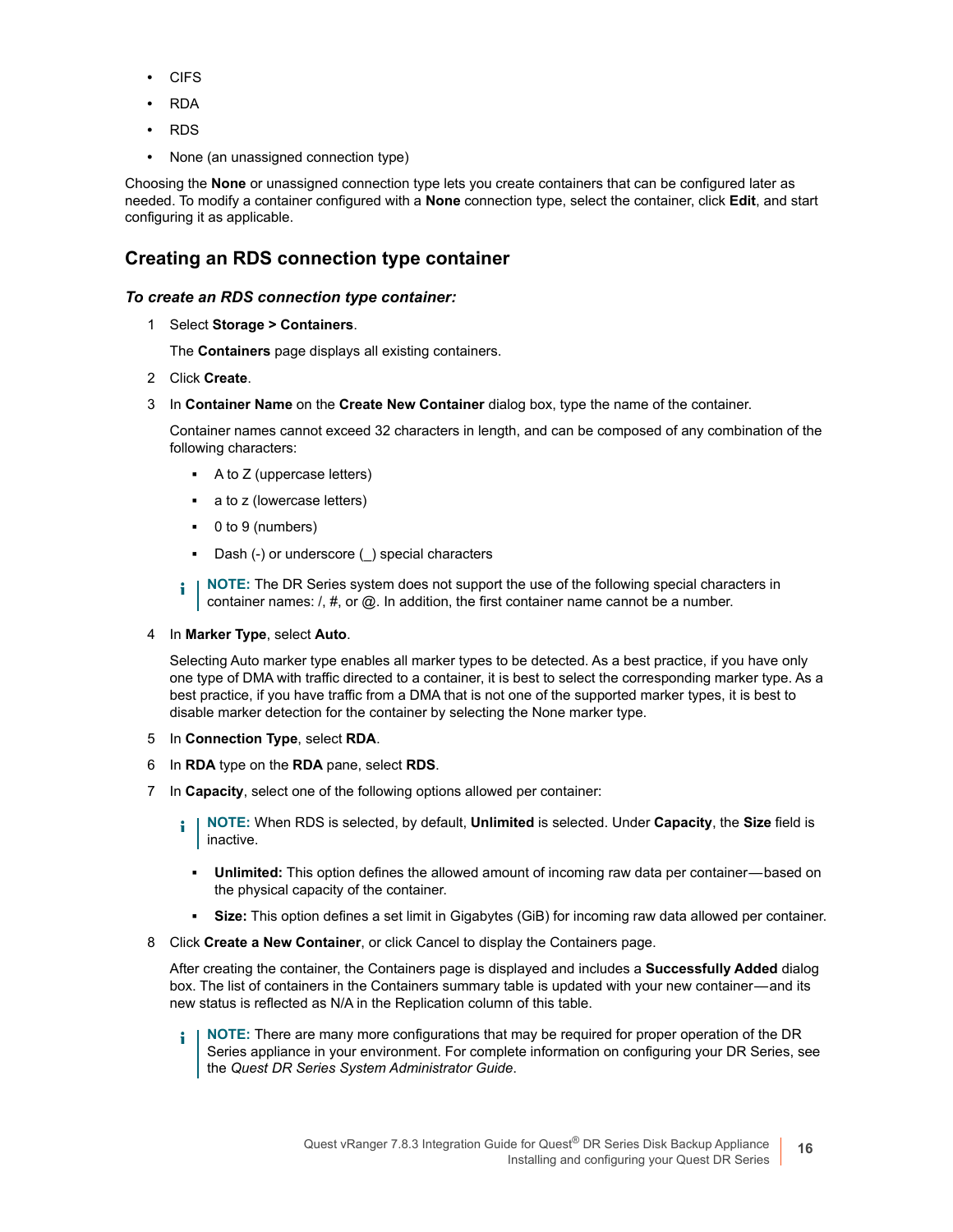# **Installing vRanger**

- <span id="page-16-0"></span>**•** [vRanger system re](#page-18-0)quirements
- **•** [Installing vRanger](#page-19-0)
- **•** [Configuring vRanger](#page-19-1)
- **•** Adding a Quest Rapid Data Access (RDA) repository
- <span id="page-16-2"></span>**IMPORTANT:** The information in this topic is intended only to provide an overview of the steps and ÷ information required to configure vRanger and the Quest DR Series appliance. Before implementing this solution, see the full vRanger and Quest DR Series documentation.

# <span id="page-16-1"></span>**vRanger system requirements**

Before installing vRanger and the DR Series appliance, ensure that you read and understand the requirements and operation of both products. The following topics summarize the system requirements for vRanger. The information is a summary only. Before implementing vRanger, review the *Quest vRanger Installation/Upgrade Guide*.

**IMPORTANT:** You must use a supported version of vRanger and the DR Series system. For more ÷ I information, see Product requirements for integration.

## **Minimum hardware requirements**

The minimum hardware requirements to run vRanger can vary widely based on several factors. Therefore, you should not do a large-scale implementation without first completing a scoping and sizing exercise.

### **vRanger: physical machine**

The following describes the hardware recommendations for the vRanger physical machine:

**Table 1. Requirements for a installing vRanger on a physical machine**

| <b>CPU</b> | Any combination equaling four cores of CPUs are recommended. Example one quad-core<br>CPU; two dual-core CPUs. |
|------------|----------------------------------------------------------------------------------------------------------------|
| RAM        | 4 GB RAM is required.                                                                                          |
| Storage    | At least 4 GB free hard disk space on the vRanger machine.                                                     |
| HBA        | For LAN-free, Quest recommends that you use two HBAs—one for read operations and one<br>for writing.           |

### **vRanger: virtual machine (VM)**

The following describes the hardware recommendations for using vRanger in a VM: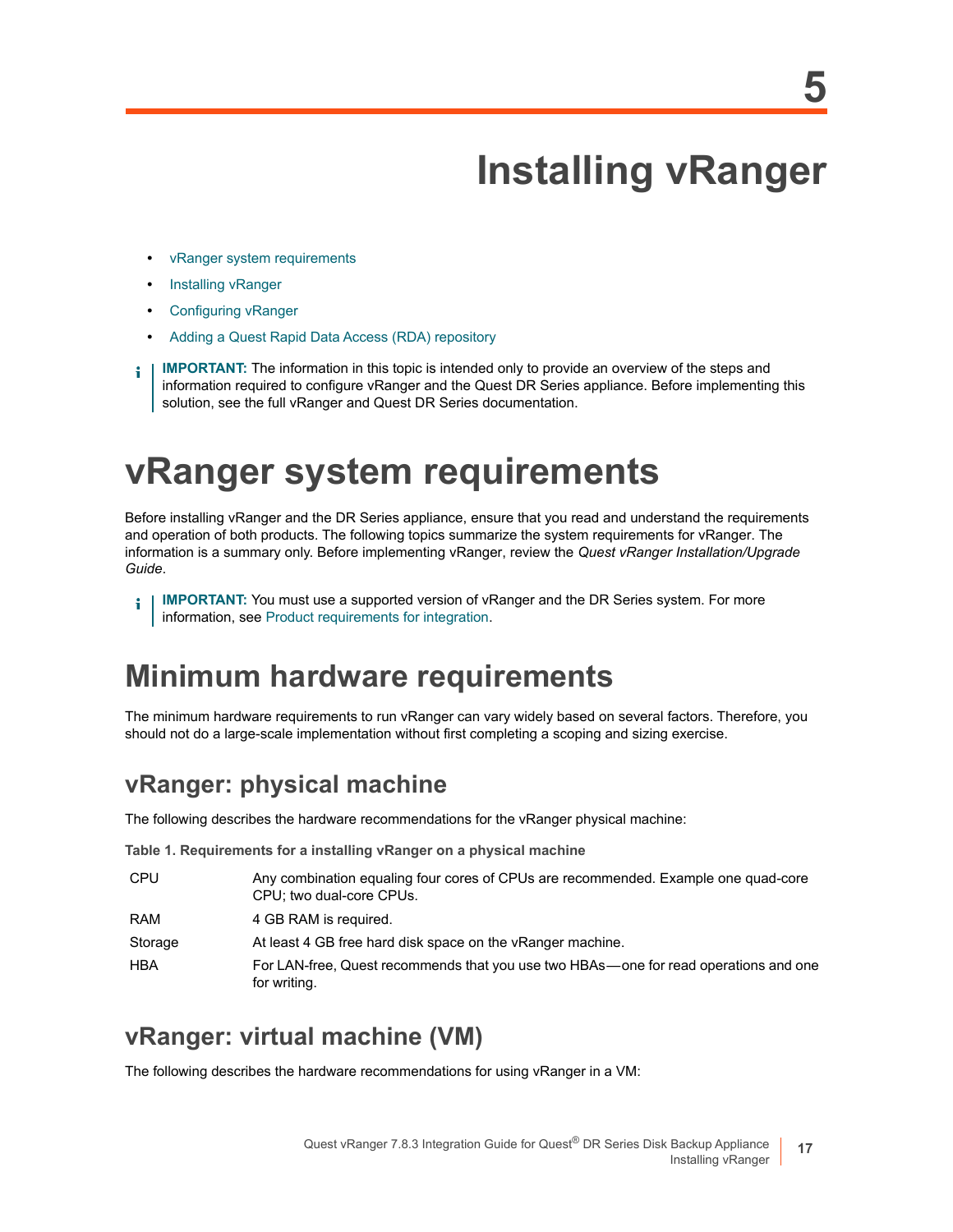**Table 2. Requirements for a installing vRanger on a virtual machine**

| <b>CPU</b> | Four vCPUs.                                                |
|------------|------------------------------------------------------------|
| RAM        | 4 GB RAM is recommended.                                   |
| Storage    | At least 4 GB free hard disk space on the vRanger machine. |

### **Requirements for physical backup and restore**

When backing up from and restoring to a physical server, vRanger uses a client run on that server to perform backup and restore operations. To process the backup workload effectively, the physical server must meet the following requirements:

**Table 3. Requirements for physical backup and restore**

CPU Any combination equaling four cores of CPUs are recommended. Example one quad-core CPU; two dual-core CPUs.

RAM 2 GB RAM is required.

### **Additional requirement for repository replication**

If you set up repository replication, increase the Task Timeout setting beyond the default 24 hours for the initial synchronization. If the initial synchronization involves the transfer of many terabytes of data, you might need to increase the task timeout to over a hundred hours.

- 1 On the Main toolbar, click **Tools > Options**.
- 2 Under the My Jobs node, click **Configuration**.
- 3 In the **Timeout** section, change the **Task Timeout** field to **100** or more, depending on the size of the environment.

After the initial synchronization of the repositories is finished, you can update this field to an appropriate number.

4 Click **OK**.

## **Supported operating systems for installation**

The following operating systems are supported for installation of vRanger.

**Table 4. Supported operating systems**

| <b>Operating system</b>              | Service pack level | <b>Bit level</b> |
|--------------------------------------|--------------------|------------------|
| Windows Server 2008 R2 <sup>ab</sup> | SP1 or later       | x64              |
| Windows Server 2012 <sup>b</sup>     | All service packs  | x64              |
| Windows Server 2012 R2bc             | All service packs  | x64              |
| Windows Server 2016 <sup>b</sup>     | All service packs  | x64              |
| Windows Server 2019 <sup>b</sup>     | All service packs  | x64              |

a. Windows 2008 R2 SP1 requires Windows Management Framework 3.0. Refer to Known Issue VR-177 in the vRanger Release Notes for more information.

b. The Windows Storage Server edition is not supported as an installation platform for vRanger.

Before installing vRanger on Windows Server 2012 R2, the updates listed in Additional required software must be installed.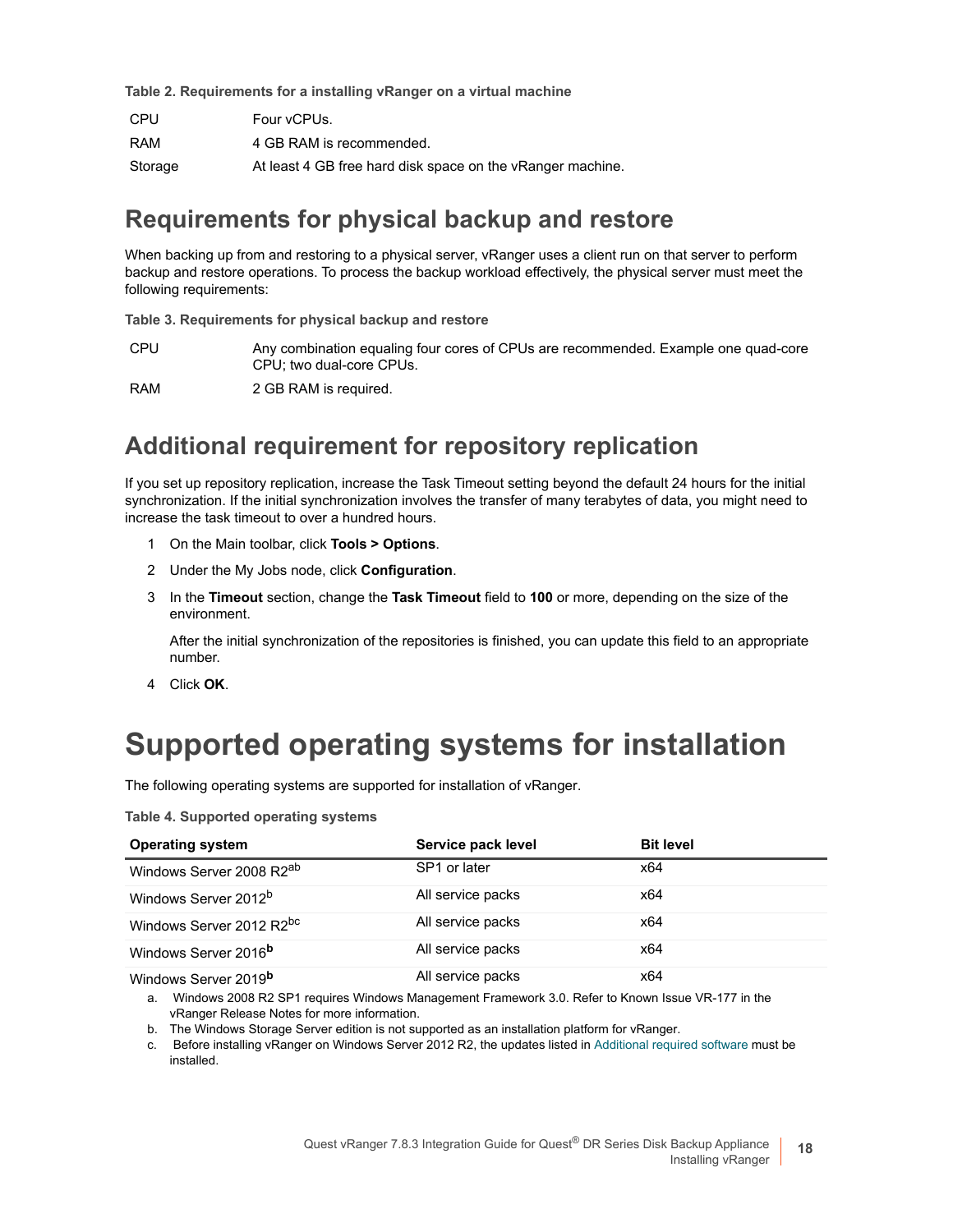### **Additional required software**

In addition to a supported version of Windows<sup>®</sup> and a supported VMware<sup>®</sup> Infrastructure, you may need some additional software components, depending on your configuration.

- **Microsoft® .NET Framework**: vRanger requires the .NET Framework 4.5. The vRanger installer installs it if not detected.
- **SQL Server**: [Optional] vRanger utilizes two SQL Server® databases for application functionality. vRanger can install a local version of SQL Express 2014 SP3 or you can choose to install the vRanger databases on your own SQL instance.
- **Windows PowerShell 3 or above.**If you are installing vRanger on Windows 2008 R2 SP1, you will need to install Windows PowerShell 3 or above before installing vRanger
- **vRanger virtual appliance (VA)**: The vRanger VA is a small, pre-packaged Linux® distribution that serves as a platform for vRanger operations away from the vRanger server. vRanger uses the VA for the following functions:
	- **▪** Replication to and from VMware® ESXi™ hosts.
	- **▪** File-level restore (FLR) from Linux machines.
	- **Optionally for backups and restores.**
- **Updates for Windows Server 2012 R2**: Before installing vRanger on Windows Server 2012 R2, ensure that the Windows updates listed below are installed:
	- **▪** KB2939087
	- **▪** KB2975061
	- **▪** KB2919355
	- **▪** KB2999226

### <span id="page-18-0"></span>**Installing vRanger**

The installation of vRanger has several options. Unless you have a valid reason not to, accept the defaults wherever possible. The installation follows this sequence:

1 Launch the installer, and accept the vRanger license.

The install process does not continue until the license is accepted.

2 Enter the credentials under which the vRanger services should run.

The credentials used need to have local administrator privileges on the vRanger machine.

- 3 Choose an installation directory.
- 4 Select the vRanger database.

You may choose to install vRanger with a new instance of SQL Server<sup>®</sup> Express or on an existing SQL Server.

- 5 Configure the runtime credentials for the vRanger Database.
- 6 [Optional] Install the vRanger Catalog Service.

The installation completes.

For more information, see the *Quest vRanger Installation/Upgrade Guide*.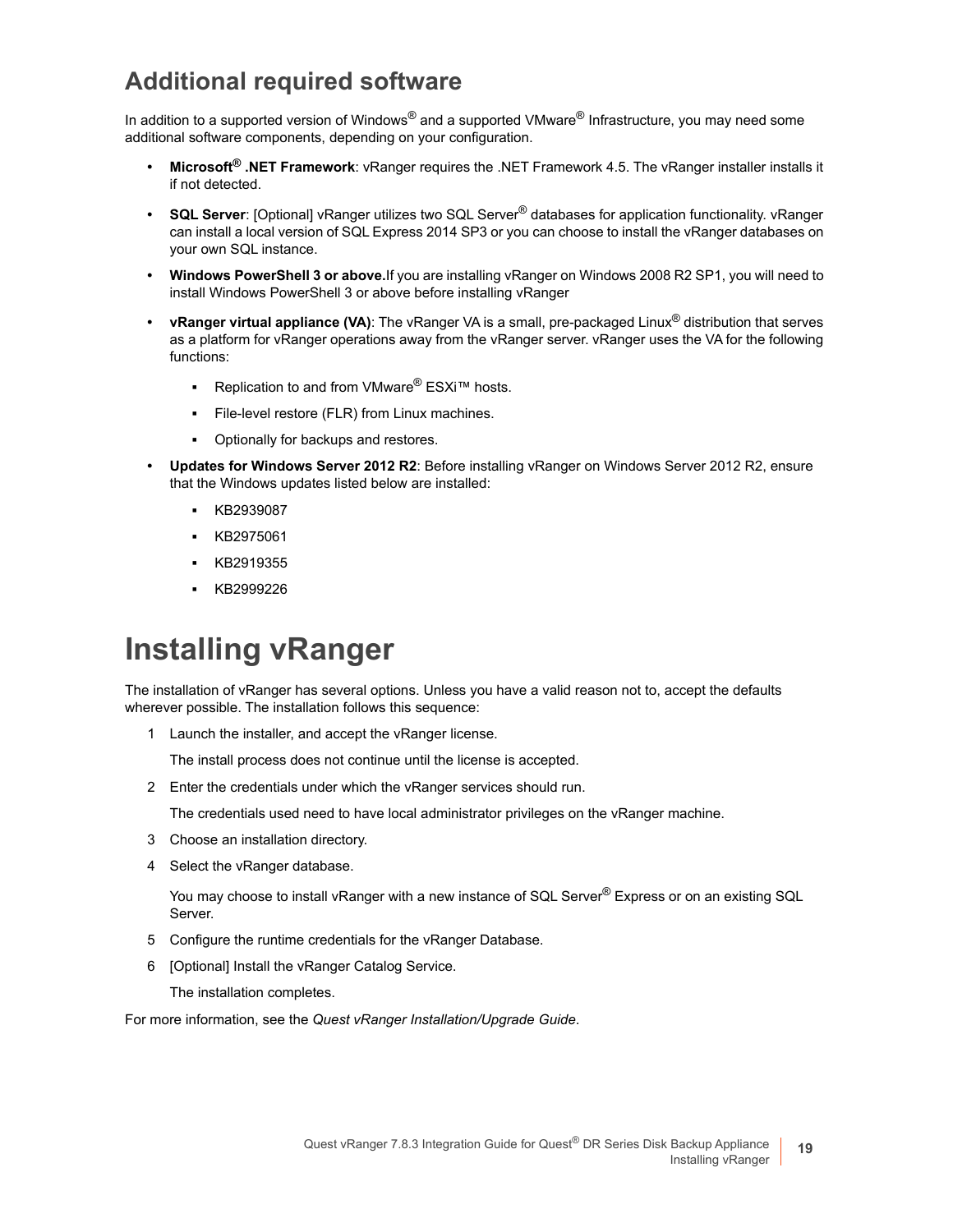# <span id="page-19-0"></span>**Configuring vRanger**

vRanger requires some basic configuration before data protection can begin. The bulk of this configuration is driven by the Startup Wizard which starts the first time the application is opened. For more information, see the *Quest vRanger Installation/Upgrade Guide*.

The following lists the primary configurations you need to make.

- **Add source servers:** Before you can begin backups, you must add one or more source objects to the vRanger inventory. Source objects can include VMware® vCenter™ or ESXi™ hosts, Hyper-V® clusters or hosts, or physical machines.
- **Add vRanger virtual appliances (VAs):** vRanger VAs allow you to distribute the backup workload and gain direct access to target VM's storage for improved performance.
	- **IMPORTANT:** To be able to run in Deduplication Mode, the vRanger VA should be configured with i four vCPUs and 2 GB of RAM. This configuration lets you run four backup jobs per VA.
- **Add repositories:** Repositories are where vRanger stores the savepoints created by each backup job. For the purposes of this integration, a Quest Rapid Data Access (RDA) repository should be used.

# <span id="page-19-1"></span>**Adding a Quest Rapid Data Access (RDA) repository**

The Quest DR Series disk-based data protection appliances optimize storage utilization and reduce network bandwidth requirements with in-line deduplication, server-side compression, and compressed and deduplicated replication.

The Quest DR Series supports CIFS, NFS, and RDA protocols. The RDA protocol provides a logical disk interface for the DR Series system. The RDA protocol also enables better coordination and integration between vRanger and the DR Series system and provides for client-side deduplication of vRanger backups.

**NOTE:** Quest recommends that you use the RDA protocol when using a Quest DR Series system as a repository.

For more information about the Quest DR Series systems, see the *Quest DR Series System Administrator Guide*.

This topic describes the process for adding a Quest Rapid Data Access (RDA) repository. The following procedure assumes that:

- **•** You have a properly configured the Quest DR Series appliance that is accessible to the vRanger machine.
- **•** You created at least one storage container to be used as a Logical Storage Unit. When creating the storage container, use the options:
	- **▪** Connection type: RDA
	- **▪** RDA type: RDS
- **•** You have designated an RDA User account.
- **•** You configured your firewall to enable the following TCP ports.
	- **▪** 9904
	- **▪** 9911
	- **▪** 9915
	- **▪** 9916
	- **▪** 9920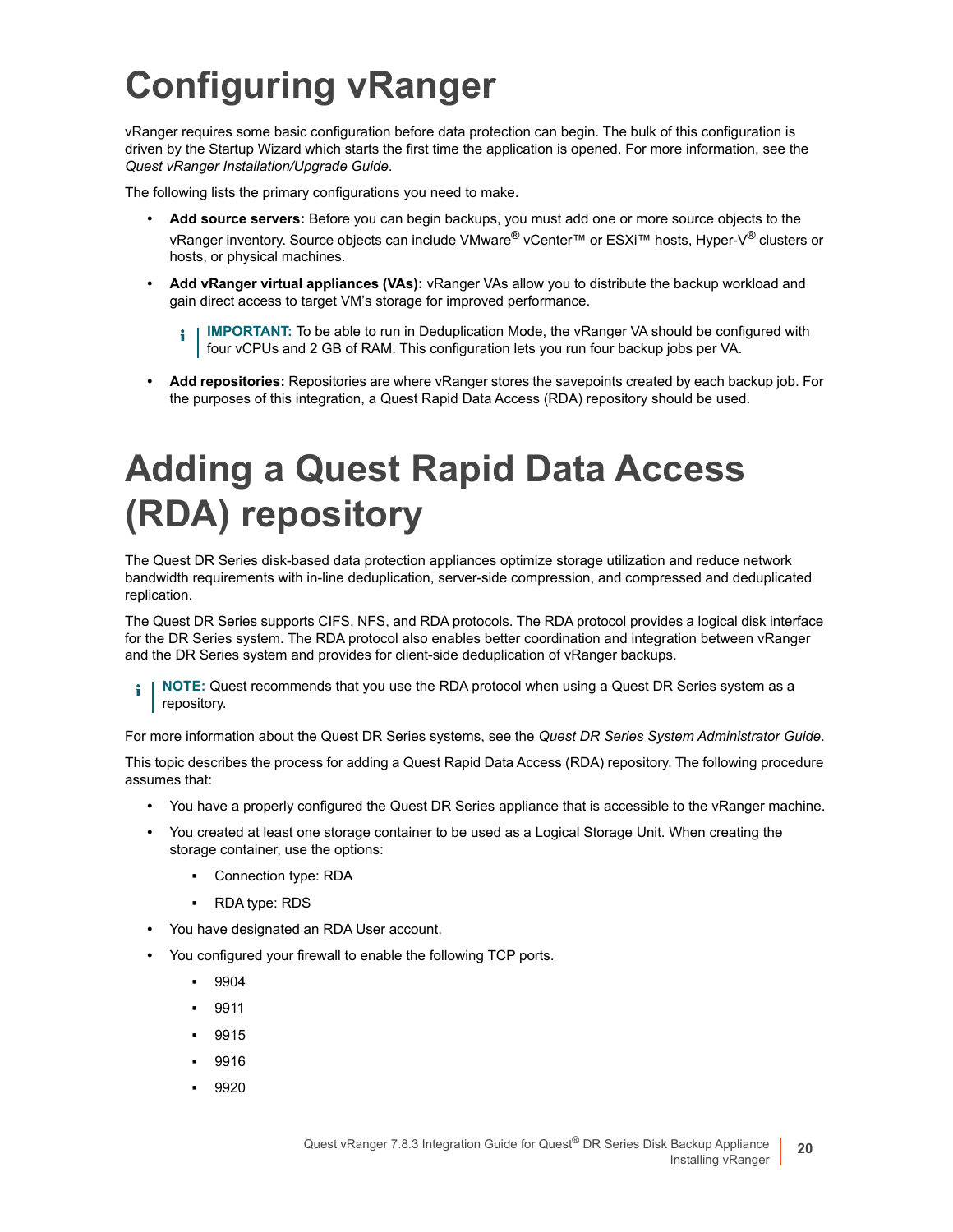**NOTE:** For information on setting up the preceding configurations, see your Quest DR Series i. documentation.

#### *To add a Quest DR Series system as a Quest RDA repository:*

- 1 In the **My Repositories** pane, right-click anywhere, and click **Add > Quest Rapid Data Access (RDA)**.
- 2 In the **Add Quest Rapid Access Repository** dialog box, complete the following fields:
	- **▪ Repository Name**: Enter a descriptive name for the repository.
	- **Description**: [Optional] Enter a long-form description for the repository.
	- **DNS Name or IP:** Enter the DNS name or IP address of the Quest DR Series system.
	- **▪ RDA Username**: Enter a user account that can be used to log in to the device. On the Quest DR Series system, only one user account exists, and the user ID for that account is **backup\_user**. You can only change the password for this account; you cannot create an account or delete the existing account.
	- **RDA Password:** Enter the password for the user account—the default is: **St0r@ge!**
	- **▪ Logical Storage Unit**: Enter the name of the storage container. Ensure that the container is created before you add the device. You cannot add the device if the specified container does not exist on the device. When creating the storage container, use the options:
		- **▫** Connection type: RDA
		- **▫** RDA type: RDS
	- **▪ Port Number**: Leave this value at 0 to use the default.
- 3 Click **OK**.

The connection to the repository is tested and the repository is added to the **My Repositories** pane and the **Repository Information** dialog box.

vRanger checks the configured repository location for existing manifest data to identify existing savepoints.

- 4 If vRanger finds existing savepoints, click the applicable button:
	- **▪ Import as Read-Only:** To import all savepoint data into the vRanger database, but only for restores, click this button. You cannot back up data to this repository.
	- **▪ Import:** To import all savepoint data into the vRanger database, click this button. vRanger is able to use the repository for backups and restores. vRanger requires read and write access to the directory.
	- **Overwrite:** To retain the savepoint data on the disk and not import it into vRanger, click this button. vRanger ignores the existence of the existing savepoint data and treats the repository as new.

## <span id="page-20-0"></span>**Configuring repository replication**

Replication is configured through the My Repositories pane of the vRanger interface.

**TIP:** For more information on repository replication, see the *Quest DR Series System Administrator Guide*. $\mathbf{i}$ 

The following procedure assumes that:

- **•** You have configured at least one Quest RDA repository in vRanger.
- **•** At least one other Quest DR Series appliance with RDA is available in your environment to serve as the replication target. You do not have to add this device to vRanger.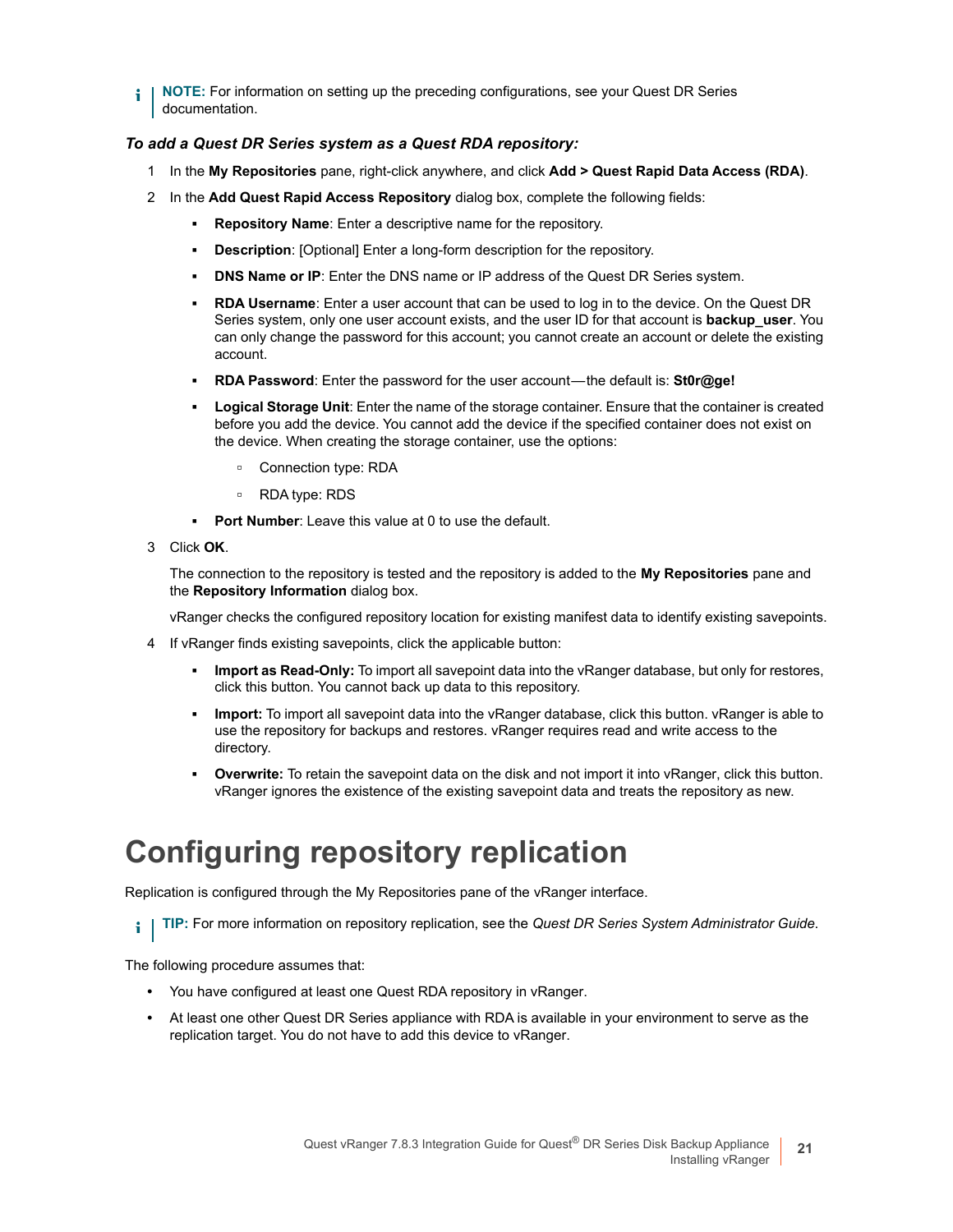### *To configure Replication:*

- 1 In the **My Repositories** pane, right-click the Quest Rapid Data Access (RDA) repository, and select **Configure Replication**.
- 2 In the **Configure Replication** dialog box, complete the following fields:
	- **▪ Repository Name**: Enter a descriptive name for the repository.
	- **Description**: [Optional] Enter a long-form description for the repository.
	- **DNS Name or IP:** The DNS name or IP address of the Quest DR Series system.
	- **▪ RDA Username**: Enter a user account that can be used to log in to the device. On the Quest DR Series system, only one user account exists, and the user ID for that account is **backup user**. You can only change the password for this account; you cannot create an account or delete the existing account.
	- **RDA Password:** Enter the password for the user account.
	- **▪ Logical Storage Unit**: Enter the name of the storage container. Ensure that the container is created before you add the device. You cannot add the device if the specified container does not exist on the device. When creating the storage container, use the options:
		- **▫** Connection type: RDA
		- **▫** RDA type: RDS
	- **▪ Port Number**: Leave this value at 0 to use the default.
- 3 Click **OK** .

The connection to the device is tested and the device is added as a repository is added to the **My Repositories** pane and the **Repository Information** dialog box.

After replication is configured for a repository, the **Configure Replication** [option is disable](#page-21-0)d for that repository.

**IMPORTANT:** After a repository is configured for replication, you must select a synchronization method  $\ddot{\mathbf{r}}$ before replication occurs. For more information, see Managing repository replication.

### **Editing a replication configuration**

You may edit an existing replication configuration to update credentials or timeout values. You may also use the **Edit Repository Details** dialog box to view free space for the repository.

- 1 In the **My Repositories** pane, right-click the Quest Rapid Data Access (RDA) repository, and select **Edit Replication Configuration**.
- 2 In the **Edit Quest Rapid Data Access (RDA)** dialog box, edit any of the following fields:
	- **▪ Repository Name**
	- **▪ User Name**
	- **▪ Password**
- 3 Alternatively, view the **Free Space** field for up-to-date information about this repository.
- <span id="page-21-0"></span>4 If you edited any of the fields, click **Update**.

## **Managing repository replication**

vRanger supports repository replication. Repositories configured for replication can be synchronized in one of three ways:

- **•** Automatically, after a successful backup task to that repository.
- **•** As a separate job on a scheduled basis.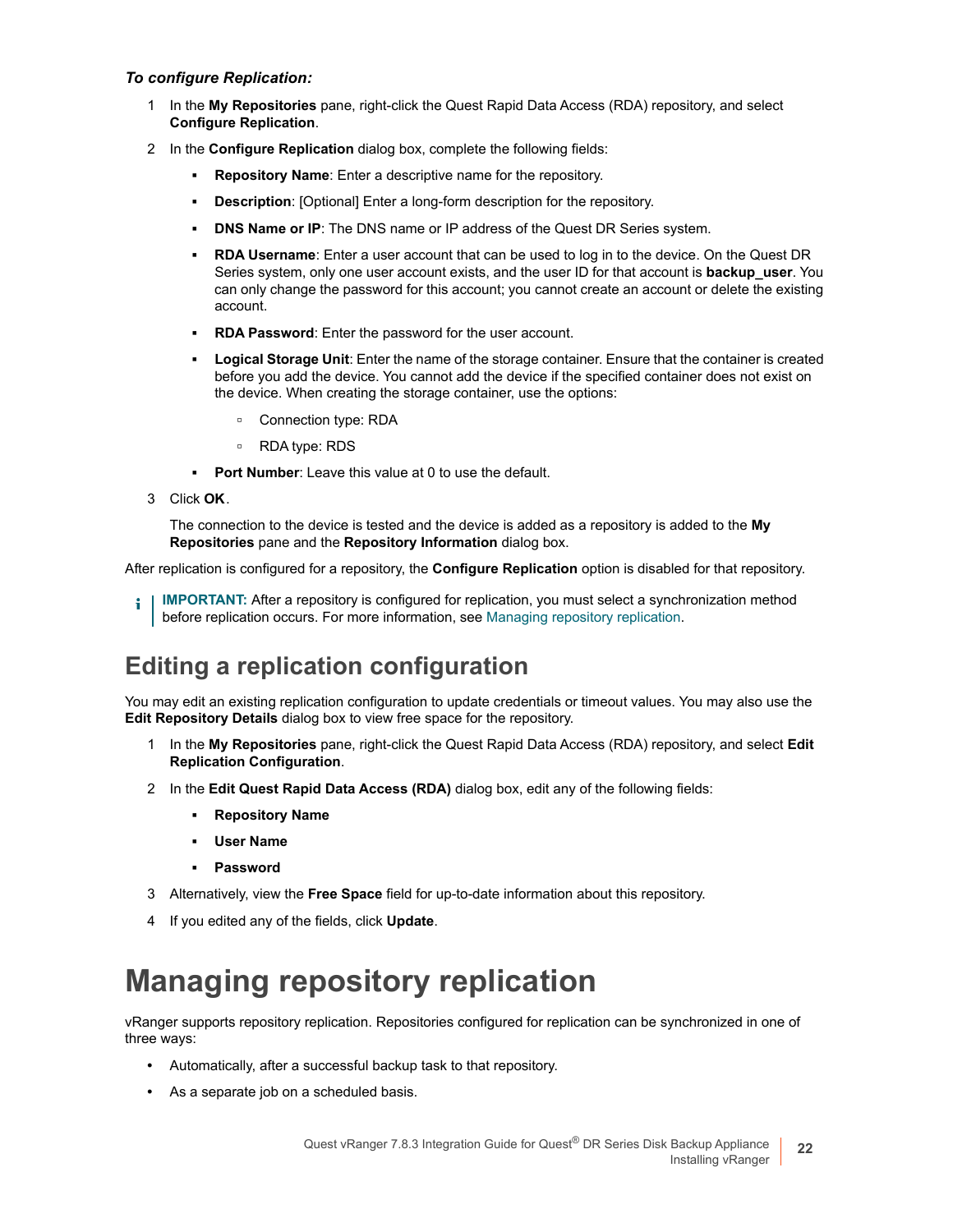**•** Manually, using the Synchronize option.

### **Configuring a repository for automatic replication**

When a managed repository is configured for savepoint replication, and a backup task completes successfully, each savepoint is also replicated to the replication repository.

#### *To enable automatic savepoint replication:*

- 1 From the **Tools** menu on the vRanger toolbar, select **Options**.
- 2 Under the **Repositories** node, select **Replication**.
	- **TIP:** You may also right-click the target repository in the **My Repositories** pane, and select ÷ **Repository Replication Options**.
- 3 Select **Enable savepoint replication for a successful backup job task, and c**lick **Ok**.

### **Scheduling repository synchronization**

When using scheduled repository synchronization, savepoints are replicated to the replication repository according to a configured schedule.

**NOTE:** When scheduling repository synchronization, ensure that the synchronization activity does not occur at the same time as backup jobs using the synchronized repository.

#### *To schedule a repository synchronization:*

- 1 From the **Tools** menu on the vRanger toolbar, select **Options**.
- 2 Under the **Repositories** node, select **Replication**.
- 3 In the **Repository Replication Configuration** pane, find the **Repository Name** column, and select the applicable repository.

The repositories listed are the target repositories.

- 4 Select **Schedule repository synchronization**.
- 5 Configure the replication schedule as desired, using the following information as a guide.
	- a **Start**: In the drop-down list, select the time for the replication task to begin.
	- b **Recurrence Pattern**: Establish how often the changes should be synchronized. There are five options within this section:
		- **▫ Daily**: The daily option can be scheduled to synchronize the repository every weekday or every *x* number of days.
		- **▫ Weekly**: Repository synchronization can be configured to run on weekly intervals, from every week to every 99 weeks. The day of the week on which to run synchronization tasks can be configured.
		- **Monthly:** The monthly option offers the following configurations:
			- **Day** *[x]* **of every** *[y]* **month:**
				- *x* can be any value from 1 to 31. This value determines the day of the month on which the synchronization job occurs.

*y* can be any value from 1 to 99. This value determines the monthly interval — for example, every two months sets the job to run every other month.

**- The** *[f] [d]* **of every** *[y]* **month(s)**:

*f* can be either: first, second, third, fourth or last.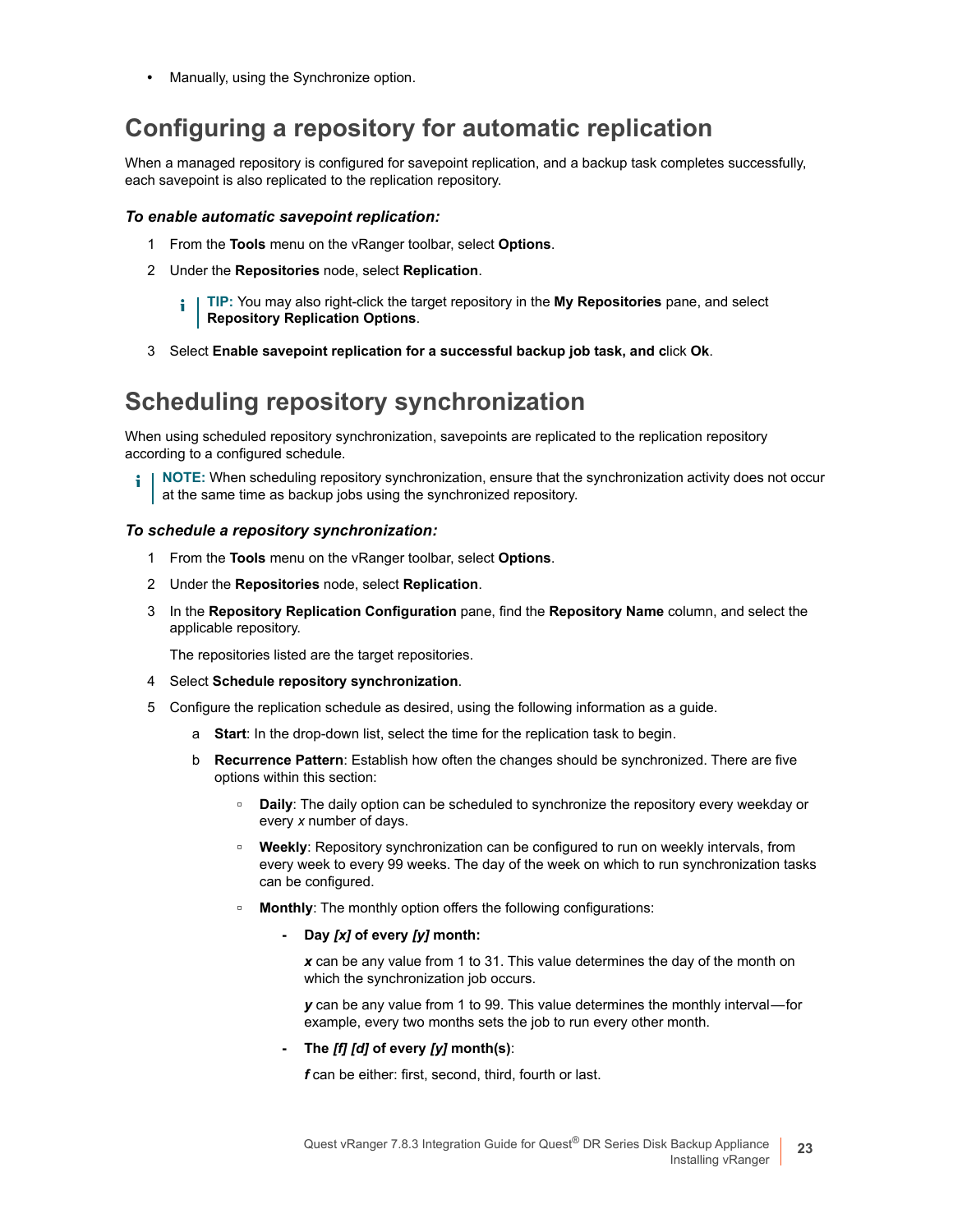*d* can be: weekday, weekend day, Sunday, Monday, Tuesday, Wednesday, Thursday, Friday, or Saturday.

*y* can be any value from 1 to 99. This value determines the monthly interval — for example, every two months sets the synchronization task to run every other month.

- **Yearly:** The yearly option offers the following configurations:
	- **Every** *[m] [x]*:

*m* is any month of the year. This value determines the month of the year in which the synchronization occurs.

*x* can be any value from 1 to 31. This value determines the day of the month on which the synchronization occurs.

**- The** *[f] [d]* **of** *[m]*:

*f* can be either: first, second, third, fourth, or last.

*d* can be: day, weekday, weekend day, Sunday, Monday, Tuesday, Wednesday, Thursday, Friday, or Saturday.

*m* is any month of the year. This value determines the month of the year in which the synchronization occurs.

- **■ Interval**: The interval option lets you select the number of days, hours, and minutes that should pass between synchronization jobs. The interval selected must be greater than or equal to five minutes.
- 6 Click **OK** to schedule the job.

### **Synchronizing a repository manually**

- 1 In the **My Repositories** pane, right-click the source or replication repository, and select **Synchronize**.
- 2 When the confirmation prompt appears, click **Yes**.

### **Disabling repository replication**

#### *To disable repository replication:*

- 1 Do one of the following:
	- **▪** From the **Tools** menu on the vRanger toolbar, select **Options**. Under the **Repositories** node, select **Replication**.
	- **▪** Right-click the replication repository, and select **Repository Replication Options**.
- 2 Clear the check box for **Enable savepoint replication for a successful backup job task** or **Schedule repository synchronization**, or both**.**
- 3 Click **OK**.

Replication is disabled as indicated by a red circle icon containing a white exclamation point.

### **Changing a replication repository to a primary repository**

If your primary repository becomes corrupt or otherwise unavailable, you can quickly change your replication repository to a primary repository to continue backup and recovery operations.

#### *To change a replication repository to a primary repository:*

1 In the **My Repositories** pane, right-click the replication repository, and click **Remove**.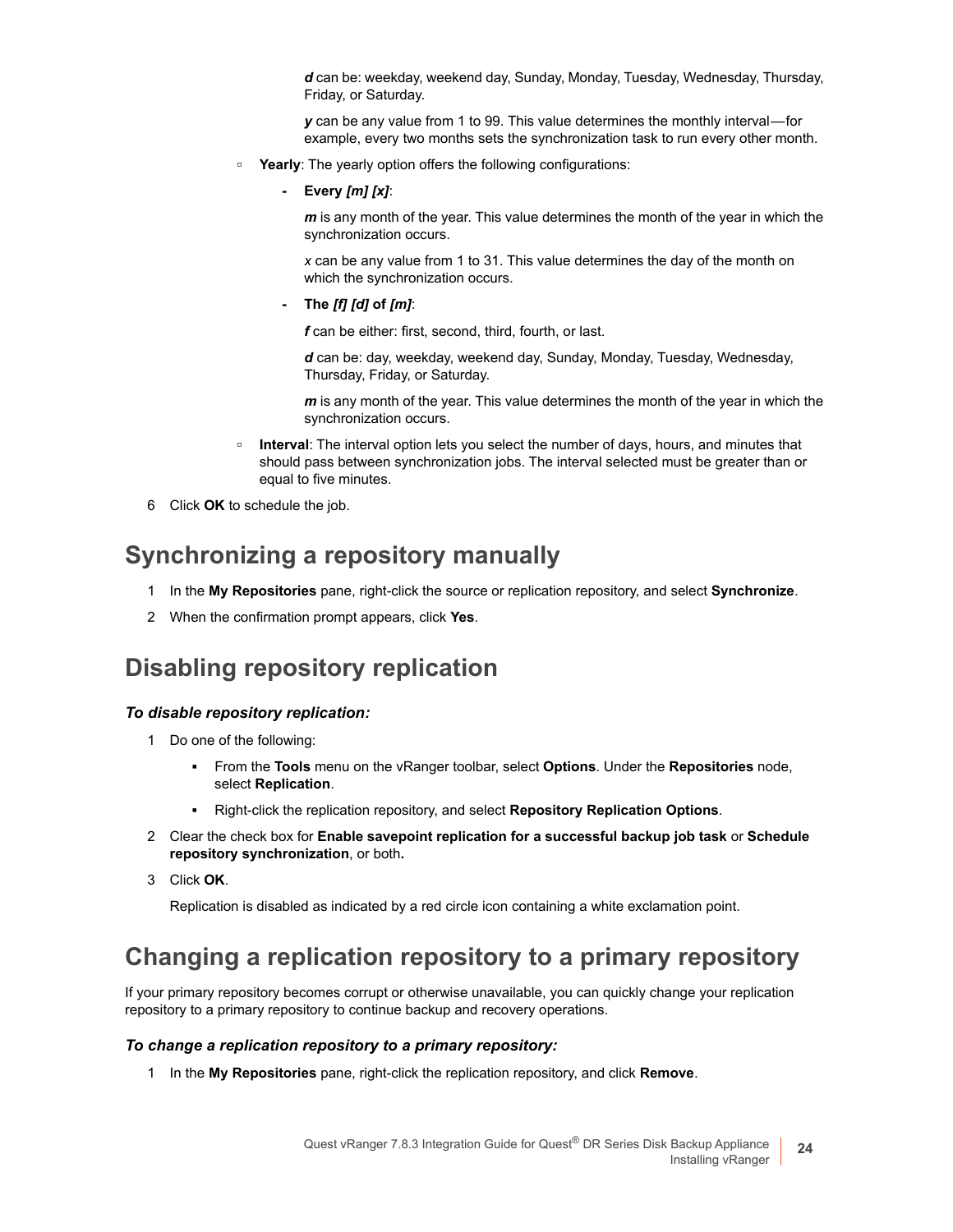**i** | IMPORTANT: Ensure that Delete all savepoints in this repository is not selected.

- 2 Click **OK**.
- 3 In the **My Repositories** pane, click **Add**.
- 4 Select the applicable repository type.
- 5 Complete the **Add Repository** dialog box, and click **OK**.
- 6 When vRanger detects that the repository being added contains savepoint data and displays the **Warning: Existing Repository Found** dialog box, click **Import** to reconfigure the repository as a primary repository.

### **Removing a Quest Rapid Data Access (RDA) repository**

The process for removing a Quest Rapid Data Access (RDA) repository is the same as removing any other repository type.

### *To remove a Quest Rapid Data Access (RDA) repository:*

1 In the **My Repositories** pane, right-click the Quest Rapid Data Access (RDA) repository, and select **Remove**.

The **Remove Repository** dialog box appears, showing the savepoints in the selected repository.

When removing a repository, you have the option of keeping the savepoints on disk or deleting them. To remove the storage unit associated with the repository, you need to remove the savepoints. If replication is configured for this repository, you are also given the option to delete the savepoints in the replicated repository.

- 2 Select **Delete all savepoints in this repository**.
- **CAUTION: This step deletes the savepoints from the repository disk, not just the vRanger database. Exercise caution when deleting savepoints.**
	- 3 To delete the savepoints in a replicated repository, select **Delete all savepoints in replication repository**.
	- 4 Click **OK**.
	- 5 When the **Delete Savepoints** dialog box appears, click **OK**.

The savepoints are deleted, along with the storage unit associated with the repository.

### **Adding a Quest DR Series system as a CIFS repository**

**NOTE:** Adding a Quest DR Series system as a CIFS repository does not take advantage of the full function  $\ddot{\mathbf{r}}$ of the DR Series system. Quest recommends adding the DR Series as an RDA repository.

#### *To add a Quest DR Series system as a CIFS repository:*

- 1 In the **My Repositories** pane, right-click anywhere, and click **Add > Windows Share (CIFS)**.
- 2 In the **Add Windows Network Share Repository** dialog box, complete the following fields:
	- **▪ Repository Name**: Enter a name for the repository.
	- **▪ Description**: [Optional] Enter a long-form description for the repository.
	- **User Name** and **Password**: Enter the credentials for accessing the CIFS share.
	- **▪ Security Protocol**: Select a protocol, **NTLM** (default) or **NTLMv2**.
	- **<b>•** Server: Enter the UNC path to the applicable repository directory. Alternatively, you may enter a partial path and click **Browse** to find the target directory.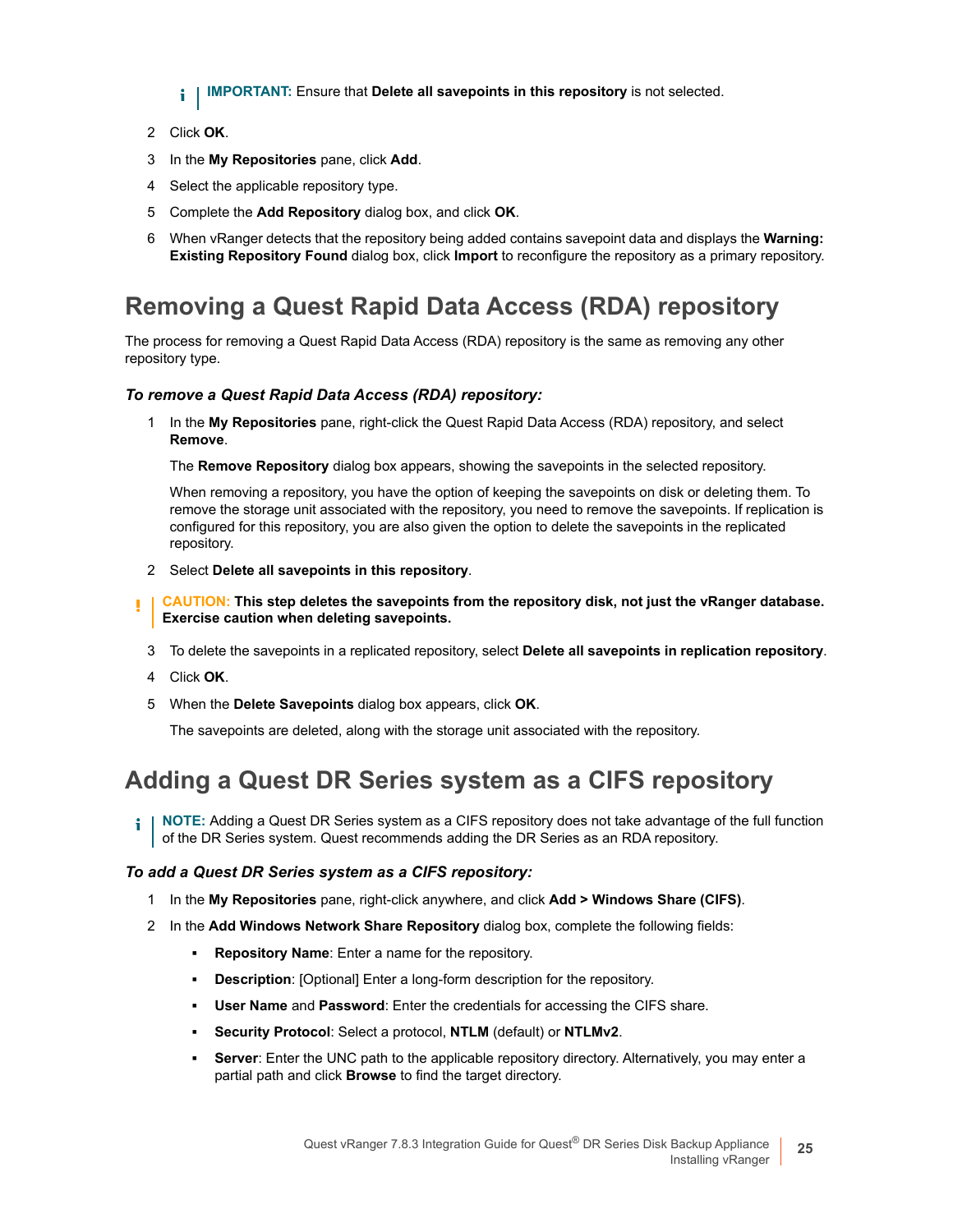- **NOTE:** You must enter a valid username and password before using the browse functionality.  $\mathbf{i}$
- **IMPORTANT:** Do *not* select **Encrypt all backups to this repository.** Using encryption or  $\ddot{\bullet}$ compression with deduplicated repositories limits or disables deduplication. Encryption and compression should not be used with any repository type that provides deduplication.
- 3 Click **OK**.

The connection to the repository is tested and the repository is added to the **My Repositories** pane and the **Repository Information** dialog box.

vRanger checks the configured repository location for existing manifest data to identify existing savepoints.

- 4 If vRanger finds existing savepoints, click the applicable button:
	- **Import as Read-Only:** To import all savepoint data into the vRanger database, but only for restores, click this button. You cannot back up data to this repository.
	- **▪ Import:** To import all savepoint data into the vRanger database, click this button. vRanger is able to use the repository for backups and restores. vRanger requires read and write access to the directory.
	- **▪ Overwrite:** To retain the savepoint data on the disk and not import it into vRanger, click this button. vRanger ignores the existence of the existing savepoint data and treats the repository as new.
- 5 Click **Next**.

### **Adding a Quest DR Series system as an NFS repository**

**NOTE:** Adding a Quest DR Series system as a Network File System (NFS) repository does not take advantage of the full function of the DR Series system. Quest recommends adding the DR Series as an RDA repository.

#### *To add a Quest DR Series system as an NFS repository:*

- 1 In the **My Repositories** pane, right-click anywhere, and click **Add > NFS**.
- 2 In the **Add Network File Share Repository** dialog box, complete the following fields:
	- **▪ Repository Name**: Enter a descriptive name for the repository.
	- **▪ Description**: [Optional] Enter a long-form description for the repository.
	- **DNS Name or IP:** Enter the IP or FQDN for the repository.
	- **▪ Export Directory**: Specify the export directory, which is similar in concept to a network share. You must create a target subdirectory in the export directory.
	- **▪ Target Directory**: Enter a subdirectory of the NFS export directory. This directory is the location to which savepoints are written.
	- $\mathbf{i}$ **IMPORTANT:** Do *not* select **Encrypt all backups to this repository.** Using encryption or compression with deduplicated repositories limits or disables deduplication. Encryption and compression should not be used with any repository type that provides deduplication.
- 3 Click **OK**.

The connection to the repository is tested and the repository is added to the **My Repositories** pane and the **Repository Information** dialog box.

vRanger checks the configured repository location for existing manifest data to identify existing savepoints.

- 4 If vRanger finds existing savepoints, click the applicable button:
	- **▪ Import as Read-Only:** To import all savepoint data into the vRanger database, but only for restores, click this button. You cannot back up data to this repository.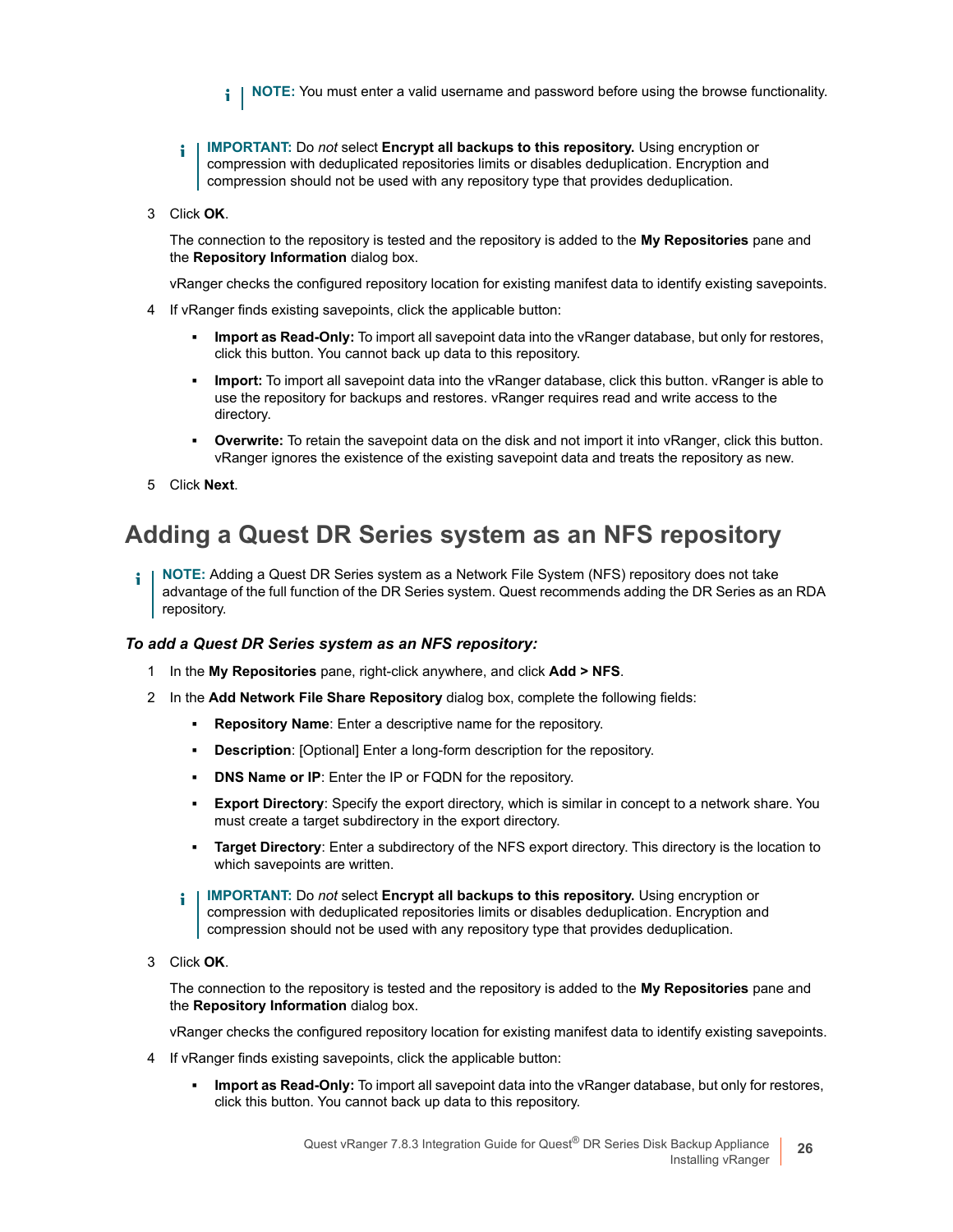- **▪ Import:** To import all savepoint data into the vRanger database, click this button. vRanger is able to use the repository for backups and restores. vRanger requires read and write access to the directory.
- **▪ Overwrite:** To retain the savepoint data on the disk and not import it into vRanger, click this button. vRanger ignores the existence of the existing savepoint data and treats the repository as new.

**NOTE:** For instructions on additional configurations and scheduling backup jobs, see the *Quest vRanger*   $\mathbf i$ *User's Guide*.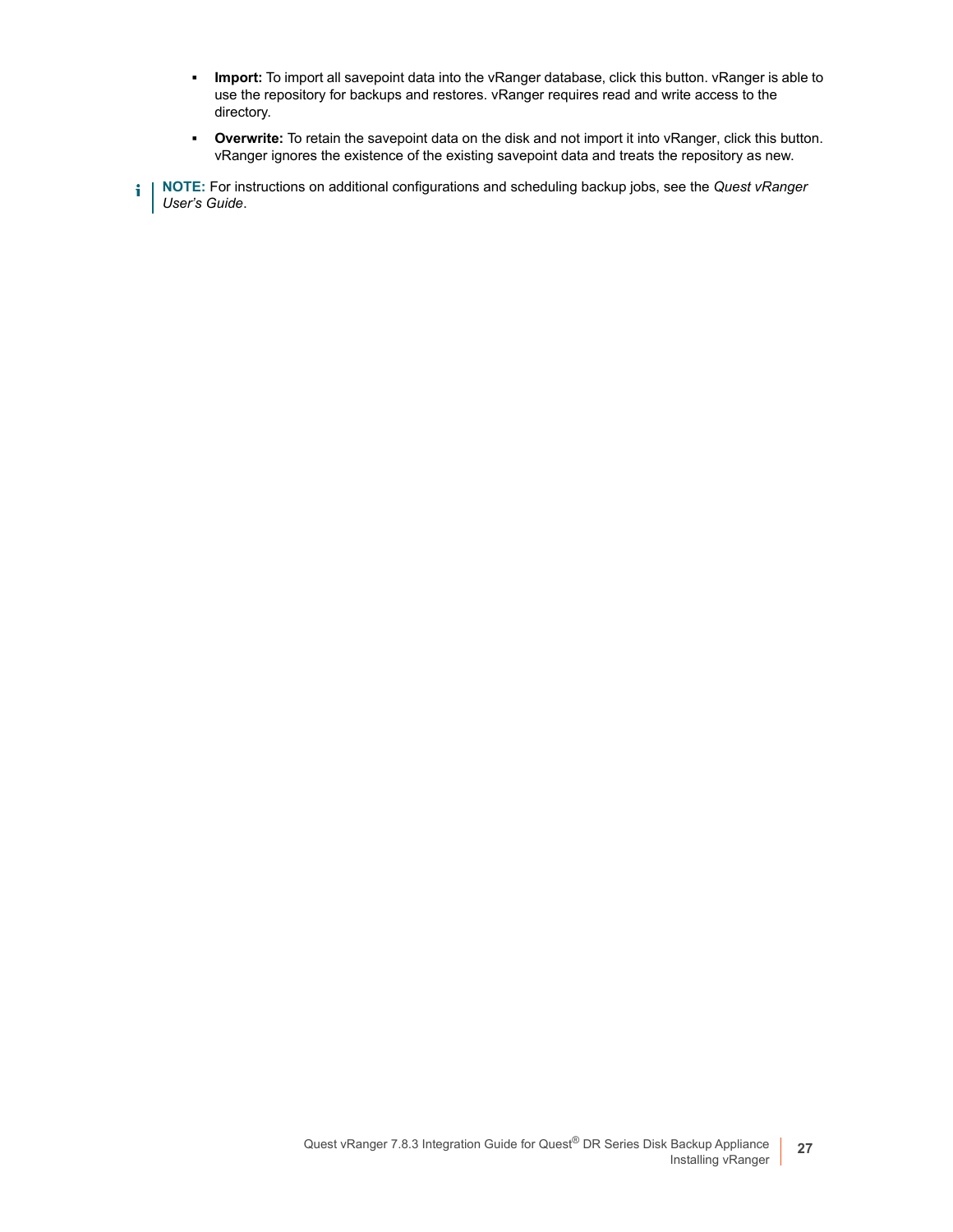# <span id="page-27-0"></span>**Maintaining your DR Series appliance**

- **•** [Setting up the DR Series](#page-28-1) Cleaner
- **•** Monitoring performance
- **IMPORTANT:** The procedures for maintaining the Quest DR Series are covered in the *Quest DR Series*  f *System Administrator Guide*. The information provided in the following topic is a summary of common maintenance tasks.

# <span id="page-27-1"></span>**Setting up the DR Series Cleaner**

Performing scheduled disk space reclamation operations are recommended as a method for recovering disk space from system containers in which files were deleted as a result of deduplication. The best method is to schedule a time when you can run the Cleaner on your DR Series system with no other planned processes running. Alternately, another method lets the Cleaner process on the DR Series system run whenever it determines that there are no active data ingests.

#### *To schedule Cleaner operations on your system:*

- 1 Select **Schedules > Cleaner Schedule**.
- 2 Click **Schedule** to create a schedule, or click **Edit Schedule** to modify an existing schedule.
- 3 Select or modify the **Start Time** and **Stop Time** setpoint values using the **Hour** and **Minutes** drop-down lists to create a Cleaner schedule.
	- **NOTE:** You must set a corresponding Stop Time for every Start Time set in each Cleaner schedule f you create. The DR Series system does not support any Cleaner schedule that does not contain a Start Time and Stop Time pair of setpoints — daily or weekly.
- 4 Click **Set Schedule** for the system to accept your Cleaner schedule, or click **Cancel** to display the **Cleaner Schedule** page.

The current Cleaner Status is represented on the Dashboard page in the System Information pane as one of the three following states:

- **Pending**: Displayed when there is any scheduled window set and the current time is outside the scheduled window for the Cleaner operation.
- **Running**: Displayed when the Cleaner operation is running during a scheduled window.
- **Idle**: Displayed only if there is no Cleaner operation running during a scheduled window.

Quest recommends that you do not schedule the running of any Cleaner operations during the same time period when replication or ingest operations are running. Failure to follow this practice affects the time required to complete the system operations and impacts your DR Series system performance.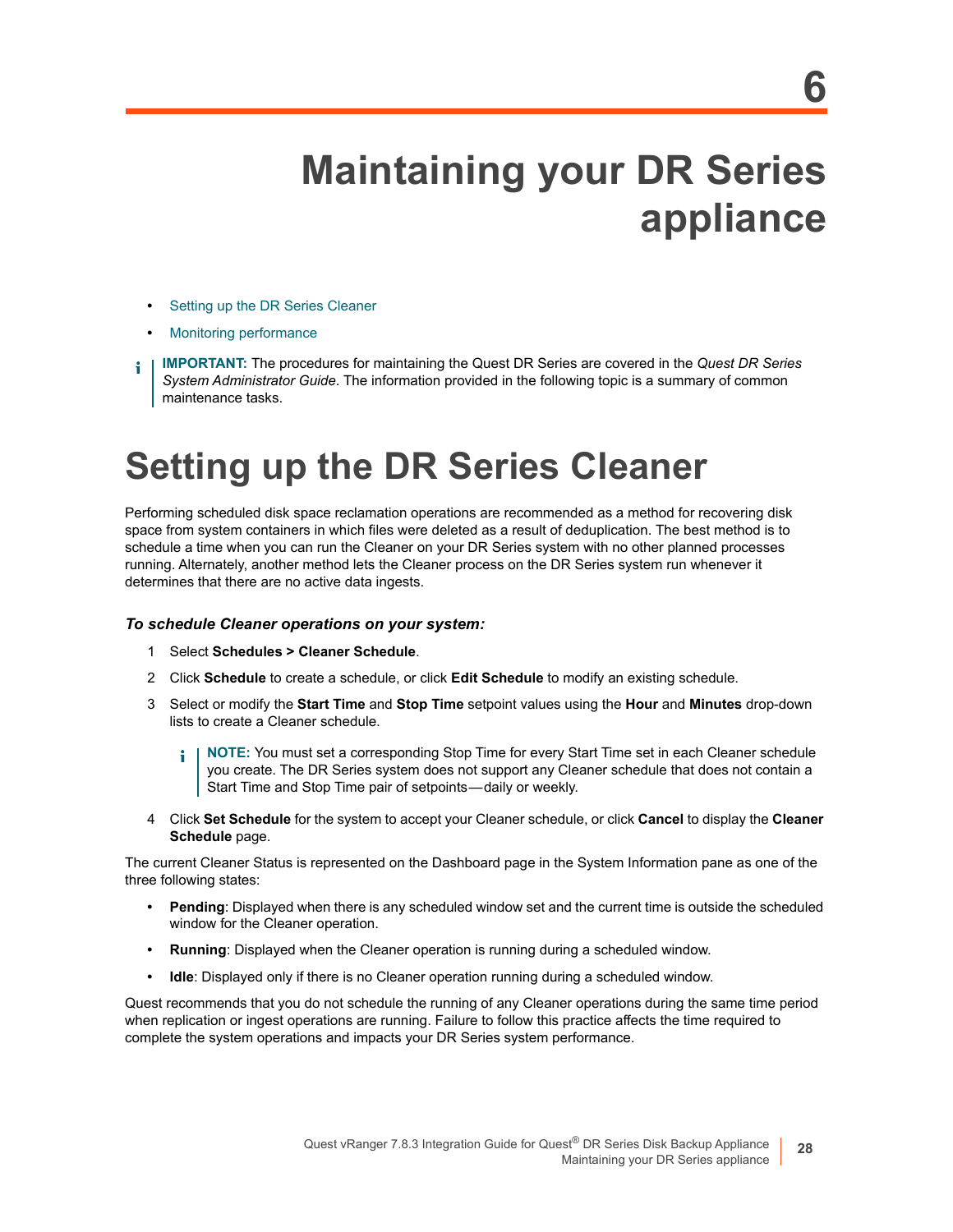## <span id="page-28-0"></span>**Displaying Cleaner statistics**

To display additional Cleaner statistics, you can use the DR Series system CLI **stats --cleaner** command to show Cleaner statistics.

For more information about DR Series system CLI commands, see the *Quest DR Series System Command Line Reference Guide*.

# <span id="page-28-1"></span>**Monitoring performance**

The **Dashboard** page contains system status indicators for the current state of the DR Series system (**System State**), current hardware state (**HW State**), current number of system alerts (**Number of Alerts**), and current number of system events (**Number of Events**). After backup jobs have run, the DR Series tracks Capacity, Storage Savings, and Throughput on the DR Series dashboard. This information is valuable in understanding the benefits the DR Series.

- **Capacity**: Used space and free space available in percentage and total (in gibibytes or tebibytes).
- **Storage Savings**: Total savings in percentage based on time (in minutes), which can be displayed in 1h (one hour — the default), 1d (one day), 5d (five days), 1m (one month), or 1y (one year) durations.
- **Throughput**: For reads and writes in volume based on time (in minutes), which can be displayed in 1h (one hour—the default), 1d (one day), 5d (five days), 1m (one month), or 1y (one year) durations.
- **NOTE:** Deduplication ratios increase over time, it is not uncommon to see a 2 to 4x reduction (25 to 50% ÷ total savings) on the initial backup. As additional full backup jobs complete, the ratios increase. As mentioned previously, backup jobs with 12-week retention average a 15x ratio usually.

For more information on monitoring, see the "Monitoring the DR Series System" topic in the *Quest DR Series System Administrator Guide*.